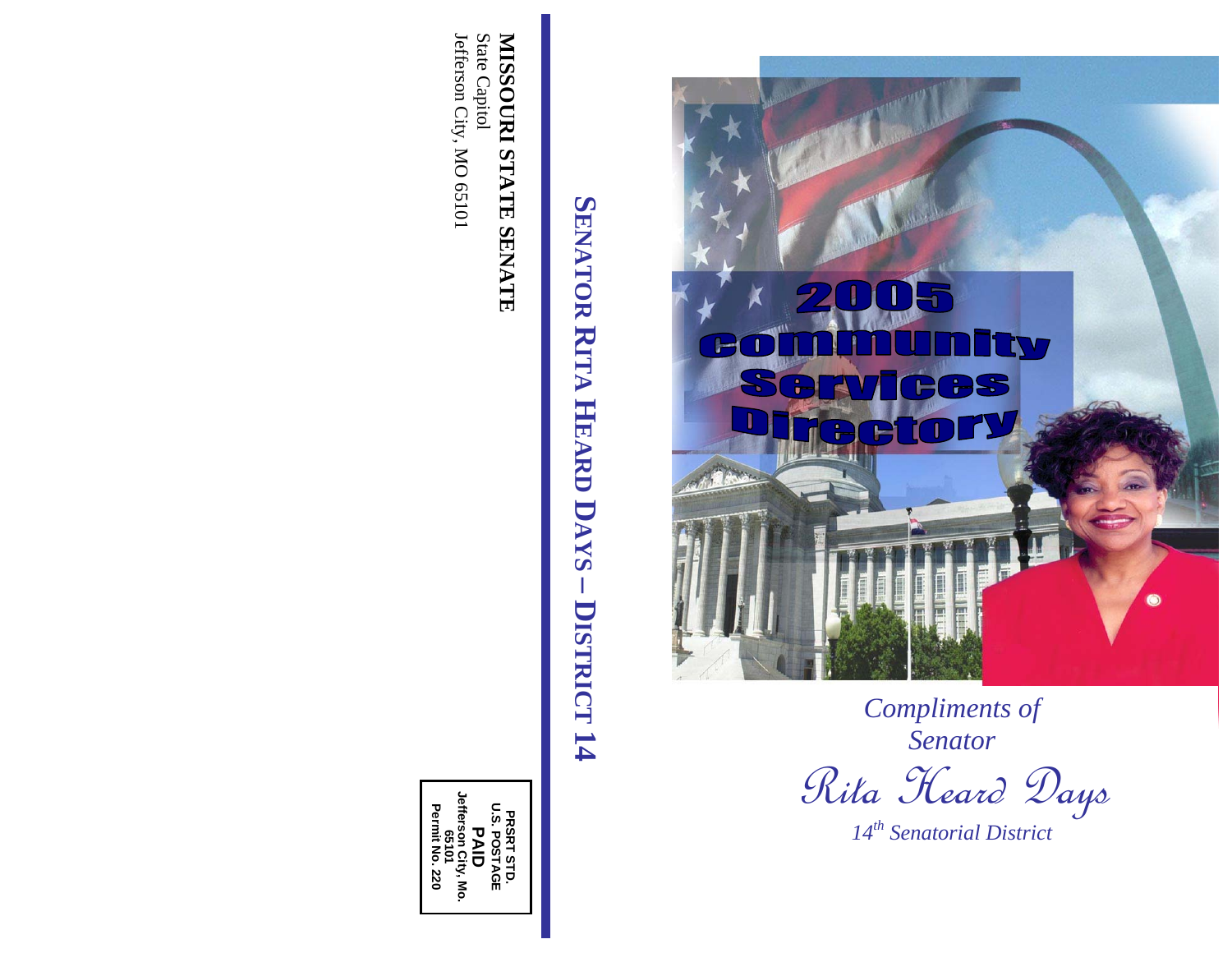

Dear Friends,

There are many resources available to Missouri citizens through state and local agencies. However, in many cases, people fail to take advantage of these services because they are unfamiliar with existing organizations and the programs they offer.

I am pleased to provide an information directory for your eference and convenience. This guide in cludes phone numbers, addresses and other pertinent data that you may find helpful.

If you don't find the information you need - - or if you have a question about state government, legislation or the legislature - - please feel free to write or call. It is my pleasure to serve you!

Sincerely,

Rita Heard Days State Senator14th Senatorial District

The services and information contained in this book were available and accurate as of June



| <b>WHEN YOU NEED HELP</b>                                                                                   |
|-------------------------------------------------------------------------------------------------------------|
|                                                                                                             |
|                                                                                                             |
|                                                                                                             |
|                                                                                                             |
|                                                                                                             |
|                                                                                                             |
|                                                                                                             |
|                                                                                                             |
| Environmental & Recycling Information<br>10                                                                 |
| 12                                                                                                          |
| 12                                                                                                          |
| 13                                                                                                          |
| 13                                                                                                          |
| 14                                                                                                          |
| 15                                                                                                          |
| 15                                                                                                          |
| 15                                                                                                          |
| Mental Health (and according contact and according contact and according metallicity of Mental Health<br>16 |
| 17                                                                                                          |
| 17                                                                                                          |
| Prescription Drug Information<br>17                                                                         |
| 20                                                                                                          |
| 21                                                                                                          |
| Motor Vehicle and Driver's License<br>21                                                                    |
| 22                                                                                                          |
| 23                                                                                                          |
| 23                                                                                                          |
| 24                                                                                                          |
| <b>GOVERNMENT OFFICES</b>                                                                                   |
| Federal Elected Officials (and according to the contract of the contract of the 25                          |
|                                                                                                             |
| Tours of State Capitol Information  27                                                                      |
|                                                                                                             |
|                                                                                                             |
|                                                                                                             |
| 30                                                                                                          |

**EMERGENCY SERVICES**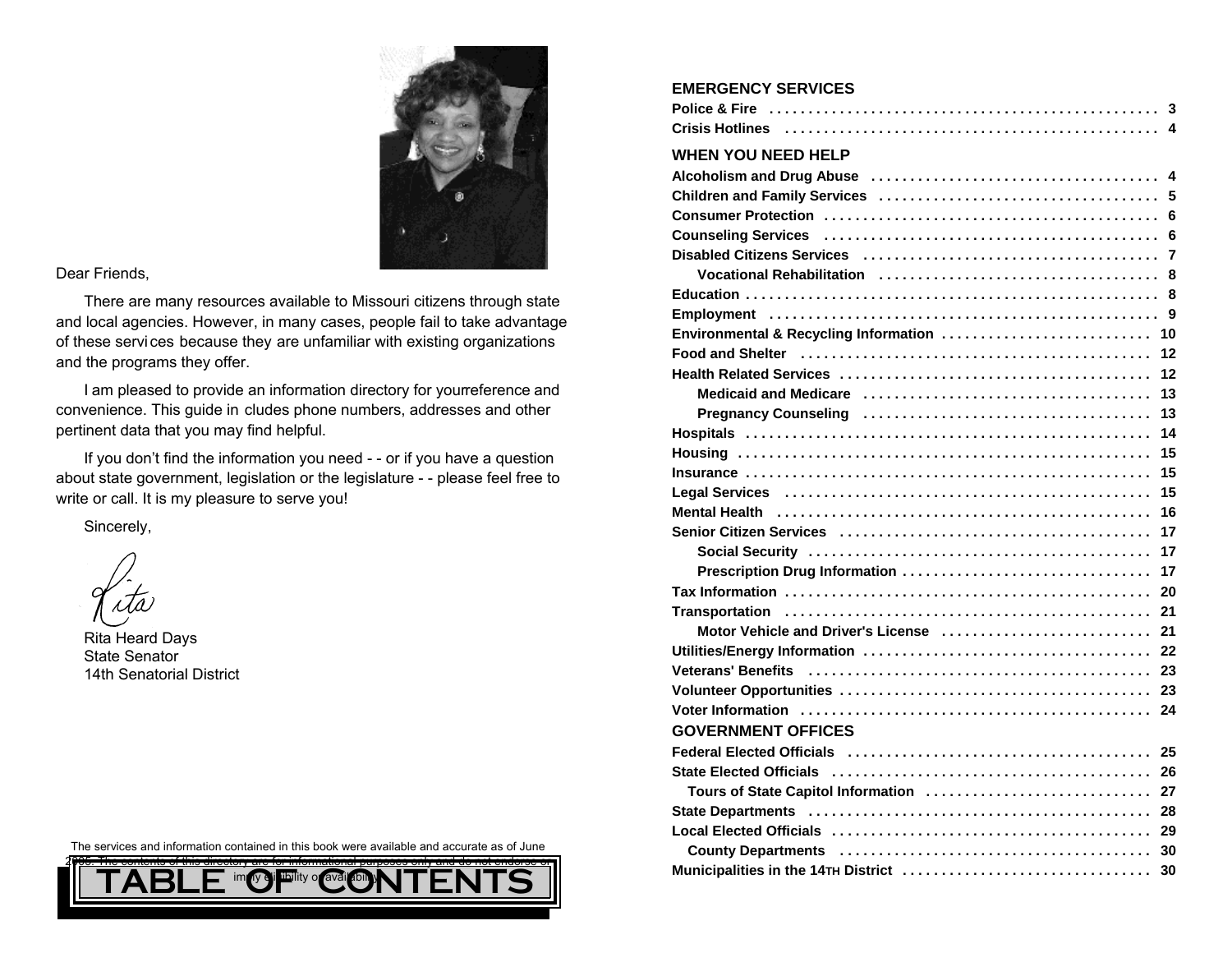## Emergency Services

**FOR ALL AMBULANCE, FIRE OR POLICE EMERGENCIES**



**For your safety and convenience, St. Louis City and County have consolidated their respective emergency numbers and established a 911 emergency number. At any time of the day or night, you may contact needed emergency services simply by dialing 911 and giving the following information:**

- **1. Nature of the emergency.**
- **2. Exact location street address, community.**
- **3. Number of the phone from which you are calling.**

### Poison Control .............. (314) 772-5200

### – **POLICE** –

| Municipalities |  | See rame of oty, pages 31-32 |
|----------------|--|------------------------------|

### – **STATE HIGHWAY PATROL** –

| 599 Mason Road      |  |
|---------------------|--|
| St. Louis, MO 63141 |  |
|                     |  |

### $\triangle$  **CRISIS HOTLINES →**

The Division of F amily Services prov ides a t oll free, confidential telephone service to report all suspected cases of child abuse and neglect. Social workers will investigate all complaints.

| <b>Child Abuse &amp; Neglect Hotline</b> (24 hours) 1-800-392-3738    |                                  |
|-----------------------------------------------------------------------|----------------------------------|
| Drug & Alcohol Rehab Treatment Hotline  (314) 569-2161                |                                  |
|                                                                       |                                  |
| <b>KUTO (Teen Suicide)</b> Business Office (314) 963-7571             | (after 4:00 p.m.) (314) 644-5886 |
| Life Crisis Services, Inc. $(24 + b)$ urs)  (Adults) $(614)$ 647-4357 |                                  |
| <b>Suicide Crisis and Referral Center</b>                             |                                  |
| 1423 S. Big Bend Blvd., 63117  Office) (314) 647-3100                 |                                  |
|                                                                       |                                  |
|                                                                       |                                  |
| St. Louis Housing Resource Center  Homeless Hotline) (314) 802-5444   |                                  |
| Women's Support & Community Service Hotline  (314) 531-2003           |                                  |
| Youth Emergency Service Hotline  (314) 727-6294                       |                                  |

## When You Need Help

### $\triangle$  **ALCOHOLISM AND DRUG ABUSE →**

| 2683 Big Bend Blvd., 63143                                                                                                                                           |                    |
|----------------------------------------------------------------------------------------------------------------------------------------------------------------------|--------------------|
| Alcohol & Drug Abuse Referral Hotline                                                                                                                                | 1-800-252-6465     |
|                                                                                                                                                                      | (314) 645-1572     |
| <b>(DART)</b> Drug & Alcohol Rehabilitation Treatment<br>1307 Lindbergh Plaza Center, 63132                                                                          | $(314) 569 - 3105$ |
| <b>Eastern Region of Alcohol &amp; Drug Abuse</b> (314) 877-0370<br>Dept. of Mental Health, Div. of Alcohol & Drug Abuse<br>5400 Arsenal St., Mail Slot A-419, 63139 |                    |
| 3010 Washington, 63103                                                                                                                                               |                    |
| <b>St. Louis Area National Council on</b><br>8790 Manchester, 63144                                                                                                  |                    |

### $\div$  **CHILDREN & FAMILY SERVICES**  $\div$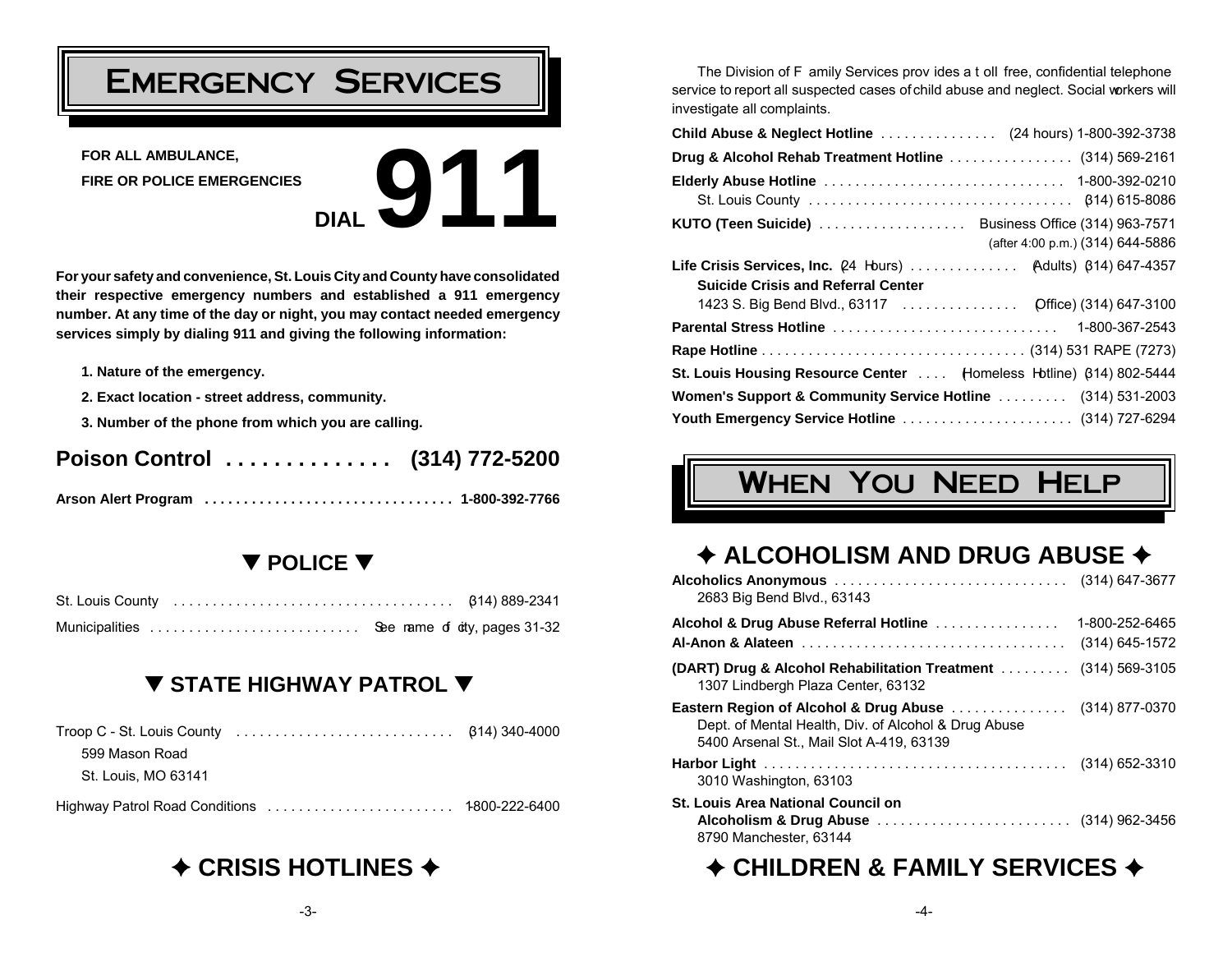| Annie Malone Children & Family<br>(314) 531-0120<br>Child Abuse Counseling<br>$(314) 534 - 9350$<br>3309 S. Kingshighway, 63139<br>Child Abuse & Neglect<br>1-800-392-3738<br>Child Day Care Association<br>$(314) 531 - 1412$ |  |
|--------------------------------------------------------------------------------------------------------------------------------------------------------------------------------------------------------------------------------|--|
|                                                                                                                                                                                                                                |  |
|                                                                                                                                                                                                                                |  |
|                                                                                                                                                                                                                                |  |
|                                                                                                                                                                                                                                |  |
|                                                                                                                                                                                                                                |  |
| Department of Family Services-Information Line<br>1-800-392-1261                                                                                                                                                               |  |
| DIAL HELP (Catholic Charities)<br><b>(314) 371-4357</b>                                                                                                                                                                        |  |
| Provides services to children, seniors, families, including counseling, emergency shelter<br>for victims of abuse or neglect, employment preparation & others.                                                                 |  |
| Division of Child Support Enforcement<br>see Page 29                                                                                                                                                                           |  |
| Division of Family Services, Children Services  (314) 426-8401                                                                                                                                                                 |  |
| (Switchboard) (314) 426-9600<br>9900 Page                                                                                                                                                                                      |  |
| Jewish Family and Children's Services  (314) 993-1000<br>10950 Schuetz Rd., 63146                                                                                                                                              |  |
| (314) 909-9922                                                                                                                                                                                                                 |  |
| Lutheran Family and Children's Services<br>$(314) 534 - 1515$                                                                                                                                                                  |  |
| NAACP - St. Louis County Branch<br>(314) 862-2228                                                                                                                                                                              |  |
| <b>β14) 524-2710</b>                                                                                                                                                                                                           |  |
| Provides emergency assistance for basic needs; health services, youth after school<br>programs and recreational and community outreach to individuals and families.                                                            |  |
| Parents as Teachers National Center<br>(314) 432-4330                                                                                                                                                                          |  |
| <b>St. Louis Children's Hospital at</b><br>Washington Univ./BJC Health System<br>$(314)$ 454-6000<br>Pediatric Answer line<br>β14) 454-KIDS                                                                                    |  |
| St. Louis County Human Services<br>$(314)$ 615-7315                                                                                                                                                                            |  |
| (CORP, Youth & Veterans' Programs)<br>TTY (314) 615-4425                                                                                                                                                                       |  |
| $(314) 534 - 1250$                                                                                                                                                                                                             |  |
| $(314) 531 - 3045$<br>Free food, clothing, counseling and education services to the needy without regard<br>to race, creed or color.                                                                                           |  |
| United Way of Greater St. Louis<br>614) 421-0700                                                                                                                                                                               |  |
| Urban League of Metropolitan St. Louis<br>(314) 615-3600                                                                                                                                                                       |  |
| Offers many services to the community, including, cultural enrichment, education,<br>employment, housing, health services and research.                                                                                        |  |
| Youth Emergency Service<br>(314) 862-1334                                                                                                                                                                                      |  |
| 24 Hour Hotline<br>(314) 727-6294<br>6816 Washington Ave. (Counseling, temporary housing for runaways)<br>St. Louis, MO 63130                                                                                                  |  |

### ◆ CONSUMER PROTECTION **◆**

| Learn about recalls or report hazardous aspects of a car.                                       | 1-800-424-9393                         |
|-------------------------------------------------------------------------------------------------|----------------------------------------|
| Better Business Bureau<br><b>Consumer Credit Counseling Services </b>                           | $(314)$ 645-3300<br>$(314) 647 - 9004$ |
| 1300 Hampton, 63139<br>Consumer Credit Counseling, SW                                           | 1800-876-7069                          |
| <b>Consumer Credit Reports</b>                                                                  |                                        |
| Individuals can check their credit status. A fee may be charged for the service.                |                                        |
| <b>Missouri Consumer Protection Hotline</b><br>Missouri Dept. of Insurance Consumer Information | 1-800-392-8222<br>1-800-726-7390       |



**To add your name to the Missouri No Call List: Call toll free 1-866-662-2551 or Visit the No Call website www.moago.org.**

| Consumer Protection Division, St. Louis (314) 340-6815        |
|---------------------------------------------------------------|
|                                                               |
| <b>U.S. Consumer Product Safety Commission</b> 1-800-638-2772 |
|                                                               |

### ◆ COUNSELING SERVICES **◆**

| <b>Abortion Alternatives (Birthright Counseling)</b><br>(314) 962-5300  |  |  |  |
|-------------------------------------------------------------------------|--|--|--|
| (314) 647-3677<br>Alcoholics Anonymous                                  |  |  |  |
| $(314)$ 645-1572<br><b>Al-Anon and Al-Ateen</b>                         |  |  |  |
| (314) 534-9350<br>Child Abuse Counseling & Family Therapy               |  |  |  |
| $(314) 647 - 1111$<br>Gamblers Anonymous                                |  |  |  |
| (314) 647-4357                                                          |  |  |  |
| 1-800-552-8522                                                          |  |  |  |
| 1-800-367-2543<br>Parental Stress Hotline                               |  |  |  |
| Planned Parenthood & Reproductive Health Services of St. Louis          |  |  |  |
| <b>(Abortion Information &amp; Counseling Service)</b><br>614) 531-9684 |  |  |  |
| Prisoner Family Services<br>B14) 381-5955                               |  |  |  |
| 614) 381-6001<br>Immanuel Lutheran Church                               |  |  |  |
| 3540 Marcus Ave., 63115                                                 |  |  |  |
| $(314)$ 371-6500<br>Provident Counseling                                |  |  |  |
| $(314)$ 421-4636<br>Information and Referral Service - United Way       |  |  |  |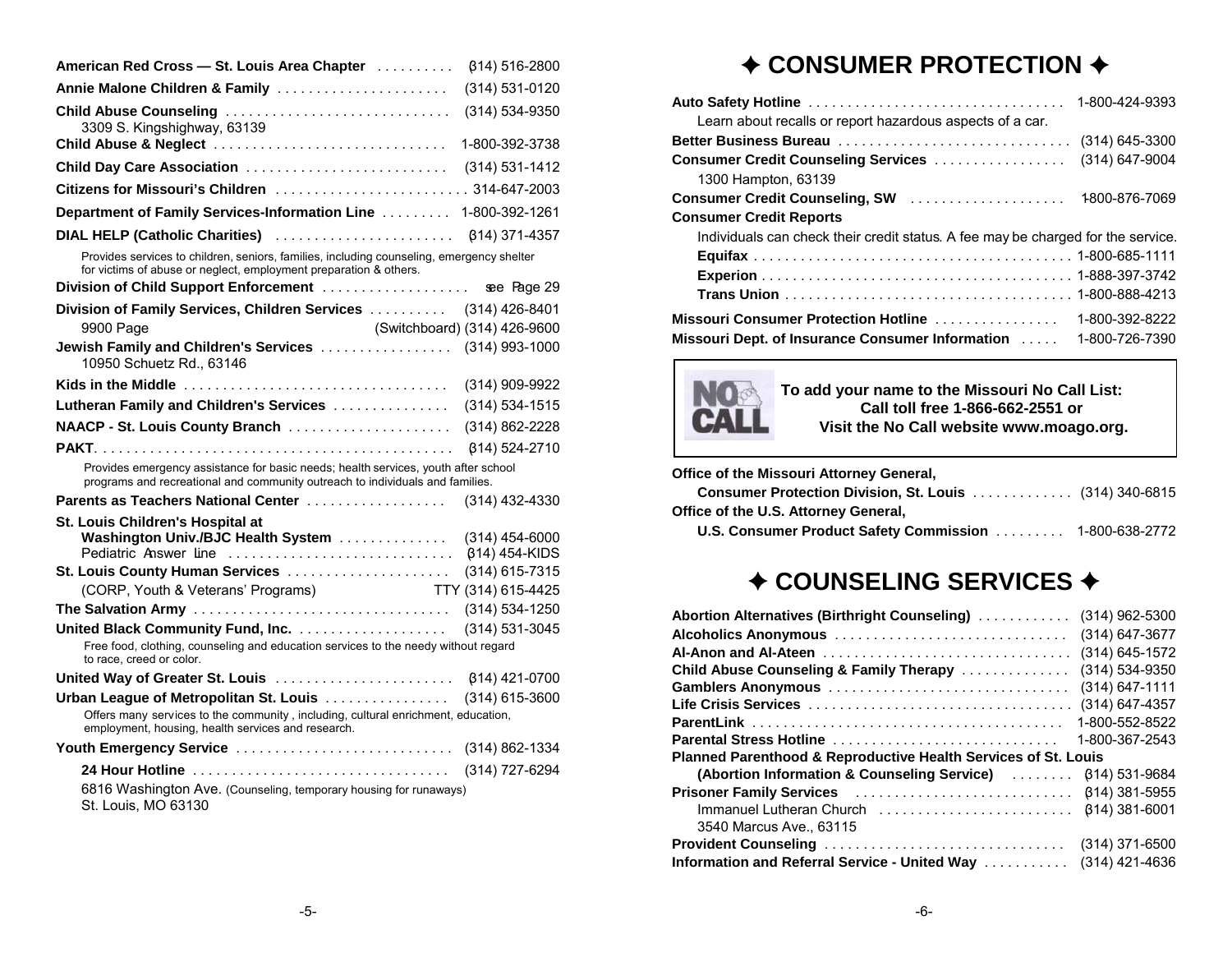| <b>Vocational Rehabilitation</b> (see next page for locations and phone numbers.) |                |
|-----------------------------------------------------------------------------------|----------------|
| <b>Women's Self-Help Center (24 hours) (same as Rape Hotline) (314) 531-2003</b>  |                |
| (Emergency assistance for rape and abuse victims)                                 |                |
| <b>Youth Emergency Service (YES)</b> (814) 862-1334                               |                |
| 6816 Washington, 63130                                                            |                |
|                                                                                   |                |
|                                                                                   | 1-800-899-KIDS |

### ◆ DISABLED CITIZENS SERVICES **◆**

| <b>Deaf Contact (Relay Missouri)</b> (Voice) 1800-735-2466<br>TDD                                                                                                                        |                                      |
|------------------------------------------------------------------------------------------------------------------------------------------------------------------------------------------|--------------------------------------|
| Delta Gamma Center<br>5030 McRee, 63110                                                                                                                                                  |                                      |
| Developmentally Disabled Regional Center<br>211 N. Lindbergh, 63141                                                                                                                      | $(314)$ 340-6500                     |
| 7525 South Lindbergh, Ste. 220                                                                                                                                                           |                                      |
| 1727 Locust St., 63103<br>P.O. Box 1668, 3315 W. Truman Blvd., Jefferson City, MO 65102                                                                                                  |                                      |
| Jamestown New Horizons - Rding for the Dsabled  (314) 741-5816<br>15350 Old Jamestown Rd., 63034<br>(Provides horsemanship experience for the mentally & physically disabled - all ages) |                                      |
| <b>Life Crisis Services</b><br>1423 S. Big Bend Blvd., 63117 Hotline β14) 647-4357<br>Business Office (314) 647-3100                                                                     |                                      |
| <b>Metropolitan Employment &amp;</b><br><b>Rehabilitation Services (MERS)</b> (314) 831-6194<br>165 Cross Keys Shopping Center, 63033                                                    |                                      |
| Missouri Head Injury Advisory Council  [573] 751-9003<br>P.O. Box 809, Jefferson City, MO 65102                                                                                          |                                      |
| Missouri Protection & Advocacy Services  (314) 961-0679                                                                                                                                  |                                      |
| 2941 S. Brentwood Blvd., 63144                                                                                                                                                           |                                      |
| Missouri State School for the Blind<br>3815 Magnolia, 63110                                                                                                                              | (314) 776-4320<br>$(314) 567 - 1558$ |

| <b>Radio Information Service for the</b><br><b>Blind &amp; Print Handicapped</b><br>(Provides, at no charge, special radio receivers that broadcast useful information<br>to the blind and print handicapped newspapers and other periodicals)                                      |  |
|-------------------------------------------------------------------------------------------------------------------------------------------------------------------------------------------------------------------------------------------------------------------------------------|--|
| Rehabilitation Services for Blind  (314) 890-4200<br>10449 St. Charles Rock Road, Suite 401, 63074-1827                                                                                                                                                                             |  |
| St. Louis Association for Retarded Citizens (SLARC)  (314) 569-2211<br>1816 Lackland Hill Pkwy, Suite 200, 63146                                                                                                                                                                    |  |
| St. Louis Bi-State Chapter of the Missouri Head Injury<br>Association of the National Head Injury Foundation  (314) 423-6442<br>10270 Page Blvd., P.O. Box 32025, 63132<br>St. Louis County Office of Deaf Services  (314) 977-0060<br>4560 Clayton Ave., 63110  TDD (314) 977-0061 |  |
| St. Louis Hearing and Speech Center  (314) 968-4710<br>9526 Manchester Rd., 63119                                                                                                                                                                                                   |  |
| St. Louis Society for the Blind and                                                                                                                                                                                                                                                 |  |
| 8770 Manchester, 63144                                                                                                                                                                                                                                                              |  |
| Transportation - Mid-East Area Agency on Aging  (636) 207-1323<br>14535 Manchester, Manchester, MO 63011<br><b>Vocational Rehabilitation</b>                                                                                                                                        |  |
| 901 N. 10th, Suite 120, 63101<br><b>β14) 340-7926</b>                                                                                                                                                                                                                               |  |
| 7435 Watson Rd., Suite 100-B, 63119<br>$(314)$ 301-1600                                                                                                                                                                                                                             |  |
| 1845 Borman Ct., Suite 100, 63146-4126<br>$(314)$ 340-4621                                                                                                                                                                                                                          |  |
| 4040 Seven Hills Dr., Suite 257, Florissant 63033<br><b>(314) 877-3200</b>                                                                                                                                                                                                          |  |
| <b>Wolfner Library for the</b>                                                                                                                                                                                                                                                      |  |
|                                                                                                                                                                                                                                                                                     |  |
| $\div$ EDUCATION $\div$                                                                                                                                                                                                                                                             |  |
| <b>SCHOOL DISTRICTS IN THE 14TH SENATE DISTRICT</b>                                                                                                                                                                                                                                 |  |
| Administration Center - 1005 Waterford Dr., 63033-3694                                                                                                                                                                                                                              |  |

**Hazelwood** . . . . . . . . . . . . . . . . . . . . . . . . . . . . . . . . . . . . . . . . . (314) 953-5000

**Normandy** . . . . . . . . . . . . . . . . . . . . . . . . . . . . . . . . . . . . . . . . . (314) 493-0400

**Pattonville R III** ...................................... (314) 213-8001

Administration Building - 15955 New Halls Ferry Rd., 63031-1227

Superintendent's Office - 3855 Lucas & Hunt, 63121

11097 St. Charles Rd., 63074-1509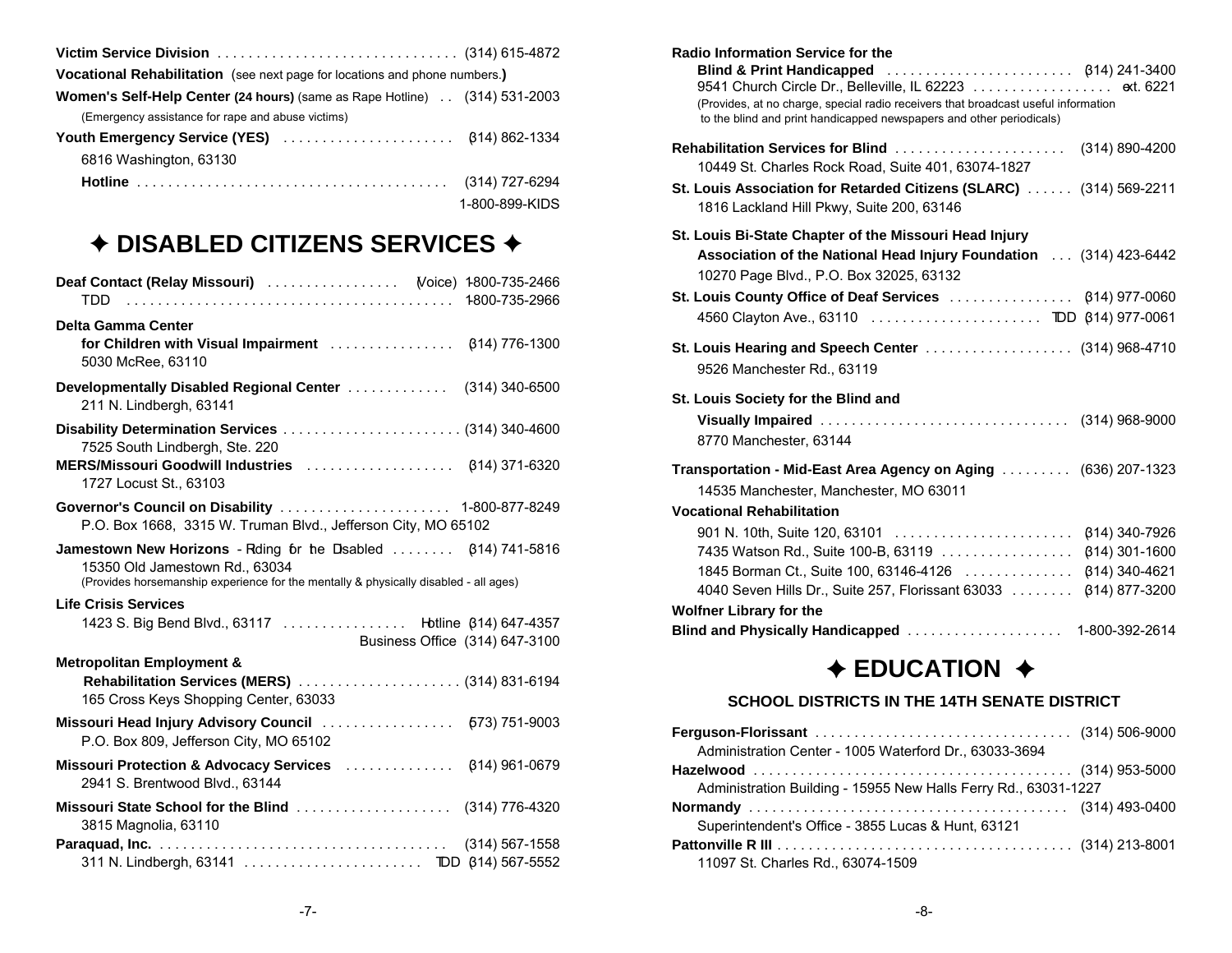| Superintendent's Office - 2420 Woodson Rd., 63114-5423    |  |
|-----------------------------------------------------------|--|
|                                                           |  |
| Administration Offices - 12110 Clayton Rd., 63131-2516    |  |
|                                                           |  |
| Administration Offices - 8346 Delcrest Dr., 63124-2167    |  |
|                                                           |  |
| Administration Building - 6574 St. Louis Ave., 63121-5725 |  |

#### $\Diamond$  HIGHER EDUCATION  $\Diamond$

| Federal student college aid information              |                    |
|------------------------------------------------------|--------------------|
|                                                      |                    |
| 8001 Natural Bridge Rd., 63121                       |                    |
| Optometry Clinic, 152 Marillac Hall                  | 614) 516-5131      |
| <b>Washington University</b>                         |                    |
|                                                      |                    |
| Saint Louis University, Frost Campus  (314) 977-2222 |                    |
|                                                      |                    |
| 3635 Vista & Grand, 63110                            |                    |
|                                                      |                    |
| College Center - 300 South Broadway, 63102           |                    |
| Florissant Valley, 3400 Pershall Rd., 63135          | (314) 595-4200     |
| Forest Park, 5600 Oakland Ave., 63110                | $(314) 644 - 9100$ |
|                                                      | 614) 644-9175      |
| Meramec, 11333 Big Bend Blvd., $63122$               | $(314)$ 984-7500   |
| MOSTARS (Mo. Student Loan Information)               | 1-800-473-6757     |

### $\triangle$  **EMPLOYMENT ♦**

For information about jobs or job tr aining, contact the agencies below. Other programs include p ayment of unemploy ment benefits to persons temporarily out of w ork; bringing people and jobs together; and employ ment counseling, testing and training. Write or call:

| <b>Equal Employment Opportunity Commission</b> (314) 539-7800<br>1222 Spruce, Rm 8100, 63103 |                    |
|----------------------------------------------------------------------------------------------|--------------------|
| 4333 Goodfellow, 63120                                                                       | Ages 16 through 24 |
| 505 Washington, 63101                                                                        |                    |

| <b>Missouri Department of Economic Development</b><br>Div. of Workforce Development (MO Career Centers)                                                                                                                                                                      |
|------------------------------------------------------------------------------------------------------------------------------------------------------------------------------------------------------------------------------------------------------------------------------|
| 2780 N. Lindbergh Blvd., 63114  (314) 877-2748                                                                                                                                                                                                                               |
| <b>Missouri Division of Workers' Compensation</b> (814) 340-6865<br>Adjudication services for disputed w orkers' cases betw een w orkers and their<br>employers/insurance carriers. Fraud and noncompliance investigations. Workplace<br>safety. Crime victims compensation. |
| <b>Missouri Div. of Labor Standards</b>                                                                                                                                                                                                                                      |
| 3315 W. Truman, Jefferson City 65102<br>Information on wages, hours, dismissal rights $\ldots \ldots \ldots$<br>1800-475-2130                                                                                                                                                |
| Determine bargaining units and hold elections for public employees.                                                                                                                                                                                                          |
| <b>OSHA-Occupational Safety &amp; Health Adm.</b><br>1-800-392-7743                                                                                                                                                                                                          |
| United Way of Greater St. Louis<br>(314) 421-0700<br>(Refers person seeking help with employment to a number of agencies)<br>1111 Olive St., 63101                                                                                                                           |
| Vocational Rehabilitation (see page 8 for locations and phone numbers)                                                                                                                                                                                                       |
| <b>Youth Opportunities Unlimited</b> (814) 962-6866, Ext. 19<br>501 South Brentwood Blvd., 63105                                                                                                                                                                             |

## $\rightarrow$  **ENVIRONMENTAL & RECYCLING**  $\rightarrow$ **INFORMATION**

#### $\rightarrow$  **ENVIRONMENT & CONSERVATION**  $\rightarrow$

| 6267 Delmar, Room 2-E, 63130                                                                                                    |                |
|---------------------------------------------------------------------------------------------------------------------------------|----------------|
|                                                                                                                                 |                |
|                                                                                                                                 |                |
| <b>Environmental Defense Fund</b><br>(For additional information regarding recycling)                                           | 1-800-225-5333 |
| <b>Metropolitan Sewer District</b>                                                                                              |                |
| (This is an information line where constituents can leave their name and number and a<br>representative will get back to them.) |                |
| Missouri Department of Conservation  (314) 301-1500                                                                             |                |
|                                                                                                                                 |                |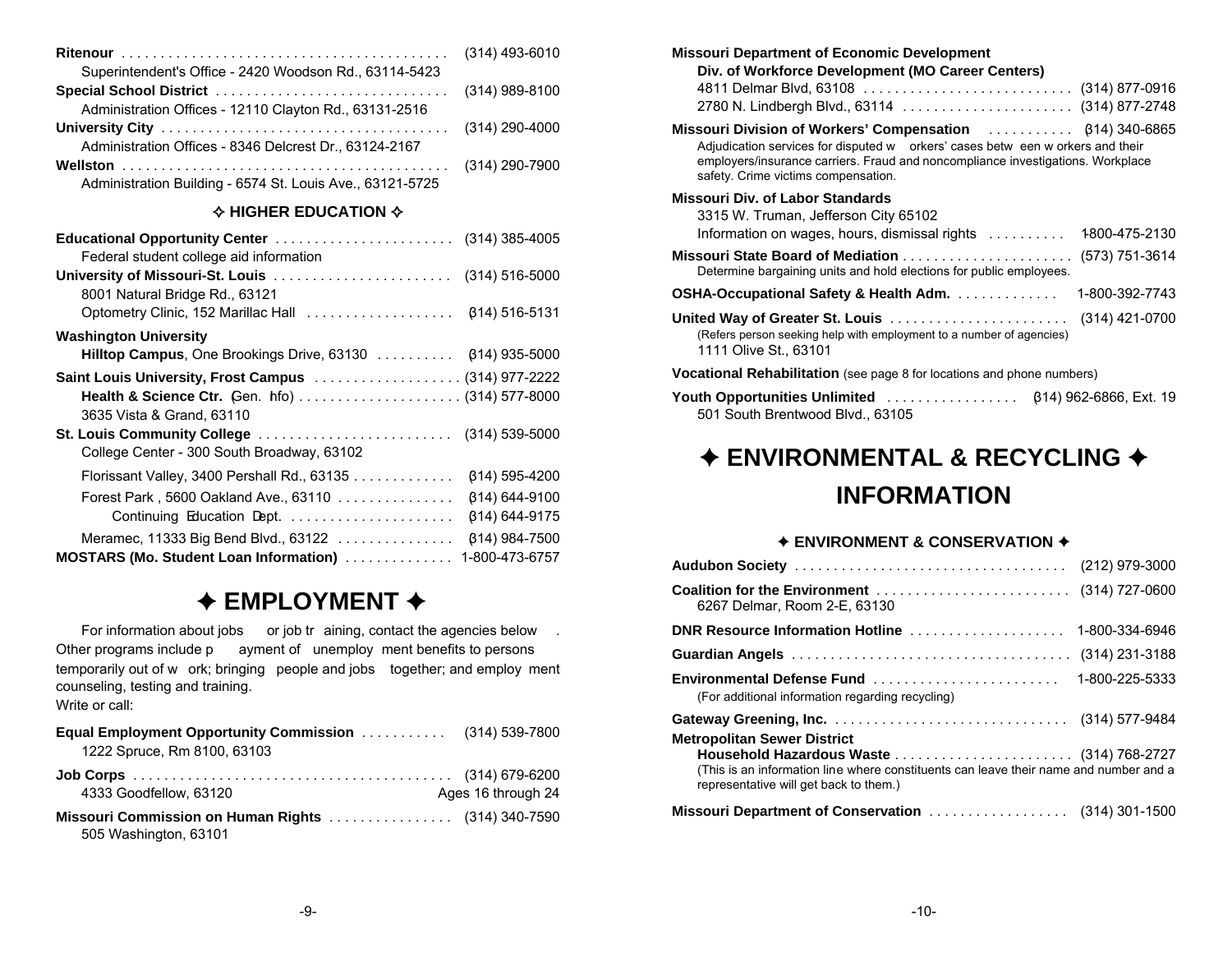#### **Missouri Department of Natural Resources**

| (For information about a variety of topics concerning the environment, energy and<br>state parks)                                      |                      |
|----------------------------------------------------------------------------------------------------------------------------------------|----------------------|
|                                                                                                                                        | <b>814) 301-7100</b> |
| Missouri Public Interest Research Group (MOPIRG)                                                                                       | $(314)$ 454-9560     |
| <b>National Pesticide Telecommunications Network </b>                                                                                  | 1-800-858-7378       |
| <b>National Wildlife Federation</b>                                                                                                    | (202) 797-6800       |
| Open Space Council - St. Louis Region                                                                                                  |                      |
| c/o Lee Learning Center, 4475 Castleman Ave., 63110 (636) 733-0088                                                                     |                      |
|                                                                                                                                        |                      |
| (Information on industrial and household hazardous wastes. They will help you set<br>up a hazardous waste collection day in your area) |                      |
| Sierra Club - Ozark Chapter                                                                                                            |                      |
| (Eastern Missouri Group)                                                                                                               | β14) 644-0890        |
| Sierra Club (Legislative Hotline)                                                                                                      | (202) 675-2394       |
| General Headquarters (Information)<br>San Francisco. CA                                                                                | (415) 977-5500       |

#### **Solid Waste Coordinator**

**St. Louis County Health Department** . . . . . . . . . . . . . . . . (314) 615-8281 (The County Solid Waste Coordinator's office provides up-to-date recycling locations and compost facilities currently in operation.)

### ◆ MUNICIPAL CURBSIDE RECYCLING **◆**

*Many cities in the 14th District offer curbside recycling. To see if curbside recycling is available or to obtain more information, contact your city hall.*

#### **Municipal Drop Off Recycling Centers**

**University City**: Drop off:

- 975 Pennsylvania Avenue
	- $\diamond$  # 1 & # 2 Plastic
	- $\Leftrightarrow$  Glass
	- $\Diamond$  Steel & aluminum cans (co-mingle section)
	- $\Diamond$  Corrugated cardboard (flattened)
	- $\Diamond$  Newspaper, junk mail, office paper, magazines (yellow & green container)
	- $\Diamond$  Textiles i.e. old clothes, rugs, curt ains, bedding, anything not soiled (plain yellow container)

#### **Jennings**:

Recycling Center @ Lions Park, Lucas & Hunt & Bewitt . . . . . . . (314) 388-2888 **Florissant:**

St. Ferdinand Parkway Mon.-Fri., 9 am - 6 pm; Sat. 10 am - 2 pm

### ◆ FOOD AND SHELTER **◆**

| 4050 Lindell Blvd., 63108                                                 | $(314)$ 658-2000            |
|---------------------------------------------------------------------------|-----------------------------|
| 2709 Woodson Rd, 63114                                                    |                             |
| <b>Community in Partnership Family Center</b>                             | (314) 423-7770              |
| 10740 W. Page, 63132-1016                                                 |                             |
|                                                                           |                             |
| Ladies of Charity Service Center Caritas                                  | <b>(314) 383-4207</b>       |
| 7500 Natural Bridge Rd.                                                   |                             |
| Serves Zip Codes: 63120 and 63121                                         |                             |
| Thrift store: Tues - Sat 10:00 - 2:00 Food Pantry: Wed & Fri 10:00 - 2:00 |                             |
|                                                                           |                             |
| 1040 S. Taylor, 63110                                                     |                             |
|                                                                           |                             |
| 1411 Locust, 63103                                                        |                             |
| <b>New Life Evangelistic Women's Shelter</b>                              |                             |
| County-9221 Delphine ans. machine (314) 421-3020 or (314) 890-0486        |                             |
|                                                                           |                             |
| <b>Someone Cares Mission</b> ans. machine (314) 621-6703                  |                             |
| 2718 N. 13th. 63106                                                       |                             |
| <b>St. Louis County Human Services</b> (314) 615-4453                     |                             |
|                                                                           | TTY (314) 615-4425          |
| St. Louis Housing Resource Center  Homeless Hotline) (314) 802-5444       |                             |
|                                                                           | (Other Bus.) (314) 802-5440 |
|                                                                           | TTY (314) 802-5438          |
|                                                                           |                             |

### ◆ HEALTH RELATED SERVICES **◆**

| Alzheimer's Disease & Related Disorders Association  1-800-272-3900                        |                       |
|--------------------------------------------------------------------------------------------|-----------------------|
| St. Louis Chapter, 9374 Olive Blvd., 63132                                                 | <b>(314) 432-3422</b> |
|                                                                                            | $(314) 534 - 0610$    |
| 5615 Oershing Ave., Suite 20, 63112                                                        |                       |
|                                                                                            |                       |
| 111 S. Meramec, 1st Floor                                                                  |                       |
| <b>Missouri Dept. of Health-Vital Records</b> (573) 751-6387                               |                       |
|                                                                                            | 1800-422-6237         |
| Health Education & Disease Prevention (314) 615-1670                                       |                       |
| John C. Murphy Family Health Center and Medical Examiners Office                           |                       |
|                                                                                            | 614) 522-6410         |
| <b>PAKT Community Nursing Clinic </b>                                                      | (314) 524-8455        |
| Pine Lawn Health Center                                                                    | (314) 389-4700        |
| 6150 Natural Bridge, 63120                                                                 |                       |
| Public Health Sanitation                                                                   | $(314)$ 615-0600      |
| (Enforces ordinances and standards for food, pools and sewage)                             |                       |
| <b>Vector Control</b> (Enforces ordinances and standards for mosquito and rodent control.) |                       |
|                                                                                            |                       |
| 3744 Lindell, 63108                                                                        |                       |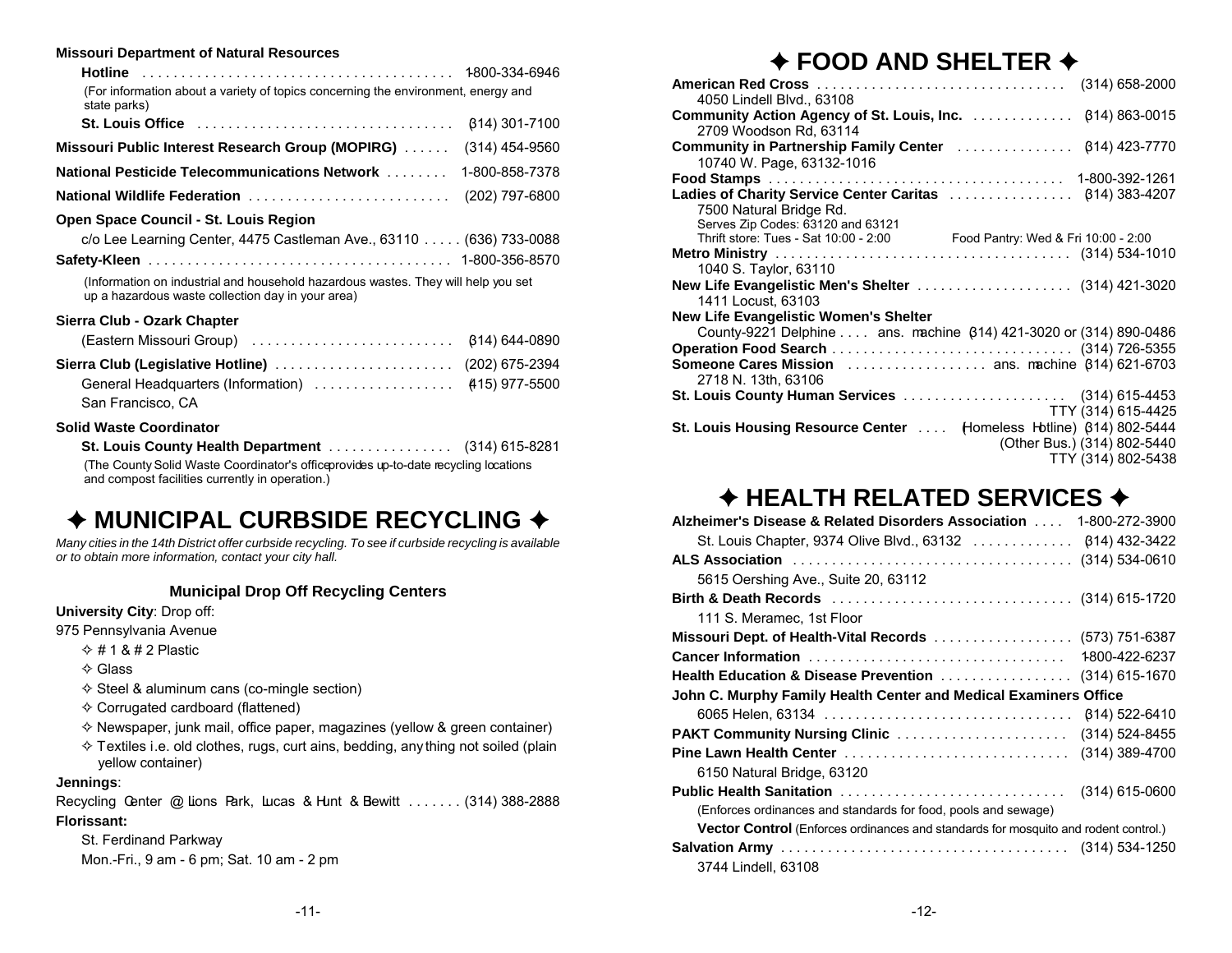| <b>St. Louis County Health Department</b> (314) 615-0600 |  |
|----------------------------------------------------------|--|
| <b>Tel-Link</b> (Pre-natal care referrals)               |  |
|                                                          |  |
|                                                          |  |

100 N. Euclid Ave.

### **✧ MEDICARE**  $\diamond$

If you are eligible for Social Security monthly benefits and 65 or older, you are also eligible for Medicare for health benefits. There is no cost to you for the hospital part of Medicare (Part A), w hich pays for a large portion of any hospitalization y ou may require.

**You may check on Medicare benefits with the Social Security Administration at** . . . . . . . . . . . . . . . . . . . . . . . . . . . . . . . . . . . 1-800-772-1213

website: [www.ssa.gov](http://www.ssa.gov)

| <b>Local Social Security Offices:</b> |                            |
|---------------------------------------|----------------------------|
| 5669 Delmar Blvd.                     | 8151 Clayton Road          |
| 815 Olive Street                      | 1785 N. New Florissant Rd. |
| 9525 Lewis & Clark Blvd.              |                            |

### **✧ MEDICAID �**

Medicaid is a health assistance programadministered by the state according to certain federal guidelines. Benefits are available to persons who are temporarily or permanently disabled, as well as low-income families and others.

Medicaid pays for visits to the doctor; immunization against diseases such as measles, tetanus and polio; ambulance services in case of emergency; in-patient hospital care; y early eye examinations; children's glasses; laboratory and X-ray services; home health care services; family planning services; certain dental work and certain prescriptions and nursing home care for eligible recipients.

For more information, contact:

**Division of Family Services - Income Maintenance** . . . . . . . (314) 426-9600 9900 Page, 63132

#### $\diamond$  PREGNANCY COUNSELING  $\diamond$

**Abortion Alternatives** . . . . . . . . . . . . . . . . . . . . . . . . . . . . . . . (314) 962-5300 Birthright Counseling

2206 South Brentwood, 63144

#### **Planned Parenthood & Reproductive Health Services of St. Louis (Abortion Information & Counseling Service)** ........ (314) 531-9684 4251 Forest Park Ave.

### [ **HOSPITALS**  [

| Barnes-Jewish Hospital  (314) 362-5000                        |                       |
|---------------------------------------------------------------|-----------------------|
| #1 Barnes-Jewish Hospital Plaza, 63110                        |                       |
| Barnes West County Hospital /BJC Health System                | $(314)$ 996-8000      |
| 12634 Olive, 63141                                            |                       |
| Cardinal Glennon Children's Hospital                          | (314) 577-5600        |
| 1465 S. Grand Ave. Poison Control) (314) 772-5200             |                       |
| Christian Hospital (Northwest)/BJC Health System              | <b>(314) 953-6000</b> |
| 1225 Graham Rd., 63031                                        |                       |
| (Northeast) 11133 Dunn Rd., 63136                             | $(314) 653 - 5000$    |
|                                                               | (314) 768-3000        |
| 6150 Oakland                                                  |                       |
| DePaul Health Center                                          | <b>β14) 344-6000</b>  |
| 12303 DePaul Drive, Bridgeton 63044                           |                       |
| Barnes Jewish Hospital/BJC Health System                      | <b>(314) 747-3000</b> |
| #1 Barnes Jewish Hospital Plaza, 63110                        |                       |
| SouthPointe Hospital                                          | $(314)$ 268-6000      |
| 2639 Miami                                                    |                       |
| Missouri Baptist Medical Center/BJC Health System             | $(314)$ 996-5000      |
| 3015 N. Ballas Rd.                                            |                       |
| St. Anthony's Medical Center                                  | $(314)$ 525-1000      |
| 10010 Kennerly Rd.                                            |                       |
| St. John's Mercy Medical Center  (314) 569-6000               |                       |
| 615 S. New Ballas Rd.                                         |                       |
| St. Joseph's Hospital of Kirkwood  (314) 966-1500             |                       |
| 525 Couch Ave.                                                |                       |
| St. Louis Children's Hospital at                              |                       |
| Washington Univ./BJC Health System                            | $(314)$ 454-6000      |
| One Childrens Place                                           |                       |
| Pediatric Answer line                                         | β14) 454-KIDS         |
| St. Louis Connectcare                                         | (314) 361-2273        |
| 5535 Delmar                                                   |                       |
| St. Louis University Hospital                                 | 314) 577-8000         |
| 3635 Vista at Grand                                           |                       |
| 232 S. Woods Mill Rd.                                         | $(314)$ 434-1500      |
|                                                               |                       |
| St. Mary's Health Center                                      | (314) 768-8000        |
| 6420 Clayton Rd.                                              |                       |
| Shriner's Hospital for Crippled Children<br>2001 S. Lindbergh | $(314)$ 432-3600      |
|                                                               |                       |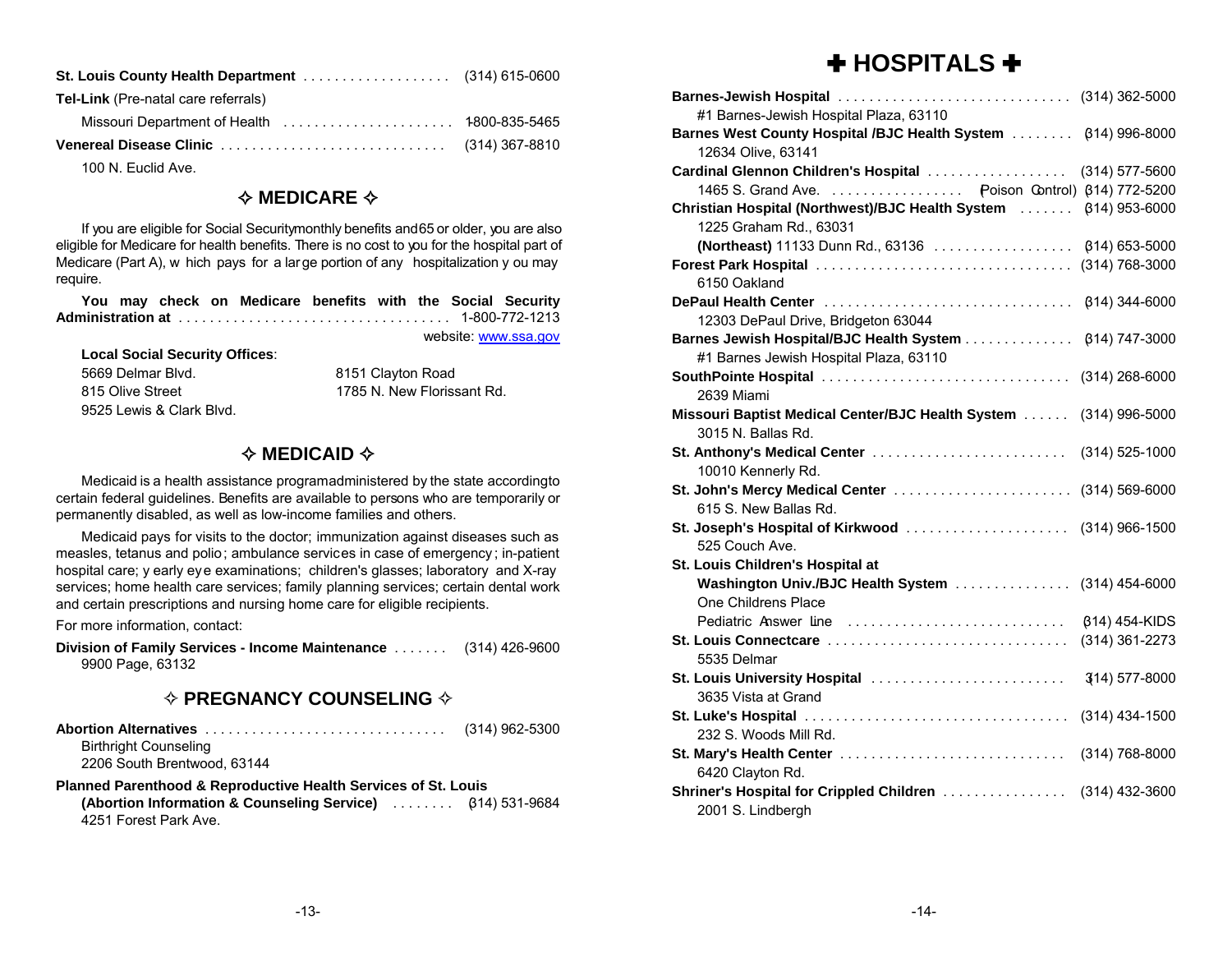#### **Veterans Administration Hospitals**

| 915 North Grand, 63106                           |  |
|--------------------------------------------------|--|
| Jefferson Barracks Hospital  (314) 652-4100      |  |
| #1 Jefferson Barracks Drive, St. Louis, MO 63125 |  |

### $\triangle$  **HOUSING →**

| Housing Authority - St. Louis County                                                                                                                         | (314) 428-3200 |  |
|--------------------------------------------------------------------------------------------------------------------------------------------------------------|----------------|--|
| St. Louis County Home Improvement Grants (North County) (314) 615-8232                                                                                       |                |  |
| Neighborhood Housing Services of St. Louis (314) 533-0600                                                                                                    |                |  |
| (Insurance counseling for homeowners and renters; neighborhood revitalization<br>programs; and educational program for people who want to become homeowners) |                |  |

**Salvation Army - Transitional Housing Program** ...........(314) 389-9293

### $\triangle$  **INSURANCE**  $\triangle$

 T he Missouri Department of Insuranc e is responsible for investigating rates, claims concerning adjustment practice s and answ ering inquiries of concern. Homeowners, automobile and long term ca re guides are available upon request . You may contact them by writing or calling:

| P.O. Box 690                                   |                                     |
|------------------------------------------------|-------------------------------------|
| Jefferson City, MO 65102                       |                                     |
| Missouri Division of Insurance  (314) 340-6830 |                                     |
| 111 North 7th Street, St. Louis, MO 63101      | Mon. - Fri., 8:00 a.m. to 5:00 p.m. |
|                                                |                                     |

### $\div$  **LEGAL SERVICES**  $\div$

All citizens have a right to legal counsel regardless of their ability to pay. If you have a question about Missouri's laws or need legal advice, please contact one of the agencies or organizations listed below:

| 100 S. Central, 2nd Floor, 63105 |  |
|----------------------------------|--|
|                                  |  |
|                                  |  |

| Legal Services of Eastern Missouri  (314) 534-4200                                                                                                                                                            |                |
|---------------------------------------------------------------------------------------------------------------------------------------------------------------------------------------------------------------|----------------|
| 4232 Forest Park Ave., 63108                                                                                                                                                                                  |                |
| (Handles cases with consumer, landlord-tenant, and other problems for low-income clients<br>who are eligible; and for the elderly, free of charge)                                                            |                |
| Gateway Legal Services  (314) 534-0404                                                                                                                                                                        |                |
| Provides legal services to lower income persons. They handle Social Security cases<br>and have experience with Medicaid, general relief, food stamps, consumer law and<br>bankruptcy. Reduced fees may apply. |                |
| Missouri Commission on Human Rights (314) 340-7590                                                                                                                                                            |                |
| 505 Washington, 63101                                                                                                                                                                                         |                |
| Missouri Protection & Advocacy Services  (314) 961-0679<br>2941 S. Brentwood Blvd., 63144<br>(Services limited to people with developmental disabilities.)                                                    |                |
| <b>Small Claims Information Line</b>                                                                                                                                                                          | (314) 615-8091 |
| 7900 Carondelet, Room 224, 63105                                                                                                                                                                              |                |
| (Provides easy, inexpensive way to file a claim for \$3,000 or less)                                                                                                                                          |                |
| <b>Victims Service Division</b>                                                                                                                                                                               |                |
| St. Louis County Prosecuting Attorney's Office<br>1st Floor, 7900 Carondelet, 63105                                                                                                                           |                |
| (Serves victims in St. Louis County - guides them through social service and criminal justice<br>systems, accompanies them during court an pearances, helps replace food stamps, credit                       |                |

lies them during court ap pearances, helps replace food cards and personal papers, offers emotional support, works with orders of protection through domestic violence, provides services to victims in juvenile courts)

#### $\triangle$  **MENTAL HEALTH SERVICES → BJC Behavior Health Services**

| <b>BJC Behavior Health Services</b>                           |               |
|---------------------------------------------------------------|---------------|
| 343 S. Kirkwood Rd, Ste. 200, Kirkwood 63122 814) 206-3400    |               |
| <b>Barnes Jewish Hospital</b>                                 |               |
|                                                               |               |
| <b>Bellefontaine Habilitation Center</b>                      |               |
| 10695 Bellefontaine Road, St. Louis 63137 814) 340-6000       |               |
| Div. Of Alcohol & Drug Abuse Regional Office                  |               |
| 5400 Arsenal St., Room A-419, St. Louis 63139  (614) 877-0370 |               |
| <b>Hawthorne Children's Psychiatric Hospital</b>              |               |
| 1901 Pennsylvania, St. Louis 63133  (814) 512-7800            |               |
| Mental Health Assn. Of Greater St. Louis  (814) 773-1399      |               |
| <b>St. Louis Psychiatric Rehabilitation Center</b>            |               |
|                                                               |               |
| <b>St. Louis Regional Center</b>                              |               |
| 211 N. Lindbergh, St. Louis 63141                             | 614) 340-6500 |
| <b>St. Louis Developmental Disabilities Treatment Centers</b> |               |
| 211 N. Lindbergh, St. Louis 63141  814) 340-6702              |               |
|                                                               |               |
|                                                               |               |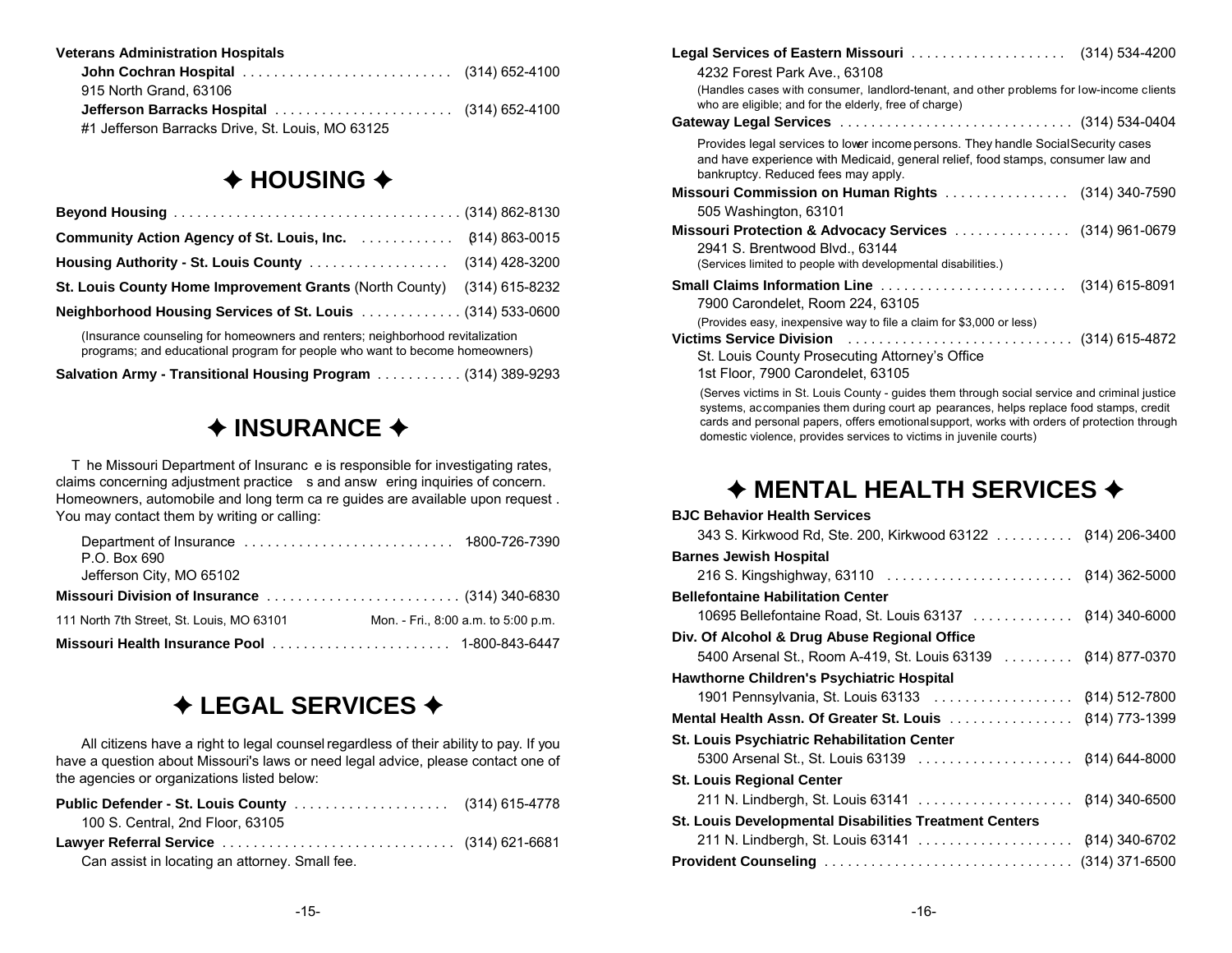### ◆ SENIOR CITIZEN SERVICES **◆**

### $\diamond$  MEDICARE /SOCIAL SECURITY  $\diamond$

If you are eligible for Social Security monthly benefits and 65 or older, you are also eligible for Medicare for health benefits. There is no cost to you for the hospital part of Medicare (Part A ), which pays for a lar ge portion of any hospitalization y ou may require.

**You may check on Medicare benefits with the Social Security Administration at** . . . . . . . . . . . . . . . . . . . . . . . . . . . . . . . . . . . 1-800-772-1213 website: [www.ssa.gov](http://www.ssa.gov)

**Local Social Security Offices**:

5669 Delmar Blvd.815 Olive Street9525 Lewis & Clark Blvd.

 8151 Clayton Road 1785 N. New Florissant Rd.

### **✧ MEDICAID �**

Medicaid is a health assistance programadministered by the state according to certain federal guidelines. Benefits are available to persons who are temporarily or permanently disabled, as well as low-income families and others.

Medicaid pays for visits to the doctor; immunization against diseases such as measles, tetanus and polio; ambulance servic es in case of emergency; in-patient hospital care; y early eye examinations; children's glasses; laboratory and X-ray services; home health care services; family planning services; certain dental work and certain prescriptions and nursing home care for eligible recipients.

For more information, contact:

**Division of Family Services - Income Maintenance** . . . . . . . (314) 426-9600 9900 Page, 63132

### $\diamond$  PRESCRIPTION DRUGS FOR LOW INCOME SENIORS  $\diamond$

**Missouri Senior Rx Program** . . . . . . . . . . . . . . . . . . . . . . . . . . 1-800-375-1406

www.dhss.mo.gov/moseniorRx/

This program is designed to lower the cost of prescription drugs for seniors 65 or older w ith an annual income not exceeding \$17,000 or a married couple not exceeding \$25,000. Must be a Missouri resident for one y ear, cannot receive Medicaid pharmacy or veterans benefits or have adequate prescription drug coverage equal to or greater than the Senior Rx.

Enrollment period for 2005 was between January 1 and February 28, 2005 for those age 65 or older. Persons turning 65 in 2005 may enroll either 30 days before or after their birthday.

Coverage for the 2005 plan year begins July 1, 2005 and ends June 30, 2006.

 $\blacktriangledown$  Programs offered by pharmaceutical comp anies direct to qualifying seniors and persons with disabilities. Generally, the following programs are only available to people who do nothave any other public or private medical coverage.

**Together Rx** . . . . . . . . . . . . . . . . . . . . . . . . . . . . . . . . . . . . . . . . 1-800-865-7211

#### or visit **www.Together-Rx.com.**

The Together Rx™ card provides seniors and other eligible Medicare enrollees with savings of 20 to 4 0 percent on more than 150 prescription<br>medicines from seven leading pha maceutical companies: Abbott medicines from seven leading pha Laboratories, AstraZeneca, Aventis Pharmaceuticals, Inc., Bristol-My ers Squibb Company , GlaxoSmithKline, Janssen Pharmaceutica Produc ts, L.P., Novartis and Ortho-McNeil Pha rmaceutical, Inc. T he card is absolutely free and is available to an estimated 8 to 11 million Me dicare beneficiaries who lack public or private drug coverage and have incomes less than \$28,000 per y ear (\$38,000 for couples). It is acc epted at retail pharmacies across th e country, including W al-Mart, Rite Aid, CVS, Walgreens, Target, Albertson's, Costco, Kroger and Safew ay. Together Rx<sup>™</sup> has partnered w ith the Nationa I Council on Aging (NCOA) and the National Association of Chain Drug Stores (NACDS) to help enroll eligible Medicare beneficiaries.

**Lilly Answers** . . . . . . . . . . . . . . . . . . . . . . . . . . . . . . . . . . . . . . . 1-877-795.4559

Discounts only on Eli Lilly drugs; must be a U.S. citizen, a Medicare beneficiary, 65 or older or disabled and have an income under \$18,000 per year (\$24,000 for household). May not have any public or private drug coverage.

**Pfizer Share Card Program** . . . . . . . . . . . . . . . . . . . . . . . . . . . . 1-800-717-6005

Discounts only on Pfizer drugs; must be a Medicare benefic iary without anypublic or private drug coverage with income not to exceed \$18,000 (\$24,000 married couples).

**GlaxoSmithKline Orange Card** . . . . . . . . . . . . . . . . . . . . . . . . . 1-888-672-6436

Discounts on their drugs; must be a Medicare beneficiary 65 or older or disabled, income not to exceed \$30,000 (\$40,000 married couples).

**Merck Patient Assistance Program** . . . . . . . . . . . . . . . . . . . . . 1-800-727-5400

Merck has provided their prescrip tion medicines w ithout charge t o uninsured persons who cannot afford to pay for medicines. In general, any patient of any age is eligible if they are without pharmaceutical coverage and have an income below \$18,000 for individuals (\$24,000 for households). How ever, individuals w ho make more than \$18,000 or households who make more than \$24,000 may still be eligible on a case-by case basis.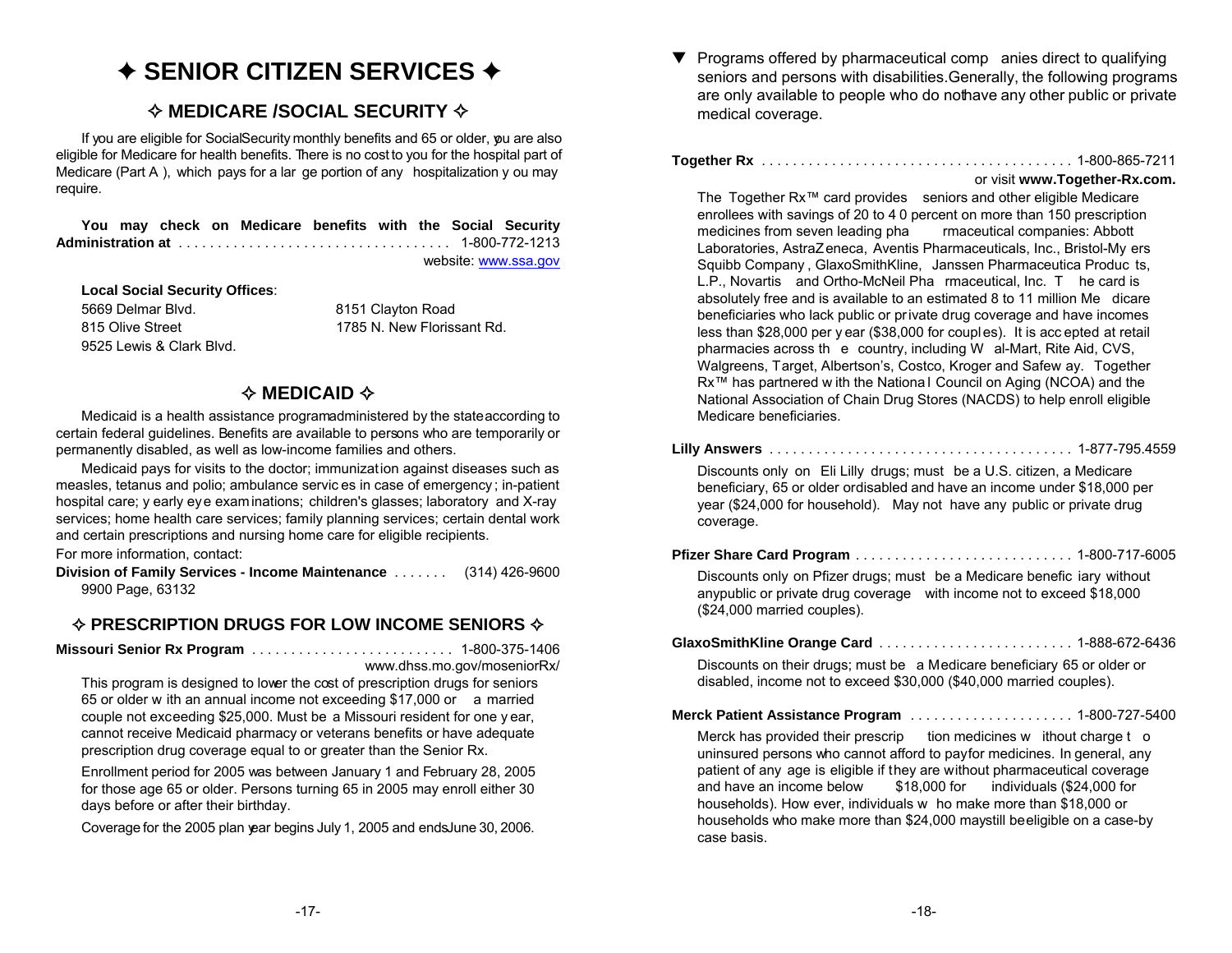$\blacktriangledown$  Other information for pharmaceutical assistance:

#### **Prescription Drug Information Assistance(CLAIM)** . . . . . . . . 1-800-390-3330

CLAIM assists persons needing prescr iption drugs to locate appropriate sources for medicines.

#### **CanadaDiscountRx.com** . . . . . . . . . . . . . . . . . . . . . . . . . . . . . 1-800-841-8598

This is a direct from Canada purchase program that is now a legal method for the procurement of prescription drugs at a coston average of about 50% savings. Congress has just made this a legal procedure. Application is available from OACAP office.

#### **Veteran's Administration** . . . . . . . . . . . . . . . . . . . . . . . . . . . . 1-877-222-8387

Veterans can call to see if they are eligible for prescription drug benefits

Seniors can ask their physician for free samples. If seniors are not eligible under the Missouri Senior Rx program, they can ask their physician for a 90-day supply that provide a savings.

Many services for senior citizens are available. If you are having problems with utility bills, bus transportation, rent, food stamps, medical care, tax returns, or other things, one of the following agencies may be able to help you.

**Adult Abuse** . . . . . . . . . . . . . . . . . . . . . . . . . . . . . . . . . . . . . . . 1-800-392-0210 Information regarding abus e, neglec t or exploitation of peo ple ov er 60, handicapped adults between the ages of 18 and 59, or r esidents in long-term care facilities is relayed to representatives of the Division of Aging for action.

#### **Alzheimer's Disease and Related Disorders Association**

| Includes questions about Senior Citizen Tax Relief (Circuit Breaker), for retirees<br>65 or over on rent paid or real estate taxes. For information and tax forms, call<br>or write: 2510 S. Brentwood, Ste. 300, St. Louis 63144.                  | $(314)$ 301-1660 |
|-----------------------------------------------------------------------------------------------------------------------------------------------------------------------------------------------------------------------------------------------------|------------------|
| CORP - County Older Resident Programs  (314) 615-4516                                                                                                                                                                                               |                  |
| For informati on on in-home s ervices s uch as pers onal c are, homemak er<br>assistance, and alternative and institutionalized care for seniors.<br>North County "Handyman Program"  (314) 615-7446                                                |                  |
| Monday through Friday 8:30 - 12:30                                                                                                                                                                                                                  |                  |
| Day Care for Adults<br>American Red Cross - Adult day care<br>Cardinal Ritter Institute, Dept. of Social Services (314) 652-3600 ext. 269<br>JCC Adult Day Services  (314) 872-7159<br>6 Millstone Campus Dr., Suite 3000  FAX (314) 872-7189       |                  |
| Long-Term Care Information - Ombudsman $\ldots \ldots \ldots$ (314) 918-8222<br>(Options for long-term care facilities; f ees; level of car e; facility inspection files;<br>Medicare/Medicaid information. Nursing home directories upon request.) |                  |

**Older Adult Community Action Program (OACAP)** . . . . . . . . (314) 993-2671 #2 Millstone Campus Dr., St. Louis 63146

#### **Insurance**

| (Help with insurance, Medicare and heath care billings age 55 and over. Enrollment<br>free. Other services are also available.)           |  |
|-------------------------------------------------------------------------------------------------------------------------------------------|--|
| 1-800-390-3330<br>(Insurance questions/claims for seniors.)                                                                               |  |
| (Free legal services for the elderly)                                                                                                     |  |
| <b>Meals On Wheels</b> - Hot lunches delivered                                                                                            |  |
| $(314)$ 268-1523                                                                                                                          |  |
| (636) 207-1323                                                                                                                            |  |
| (Professional medical e ye care is available fo r the needy elderly at no cost to the patient,<br>prescription and glasses not included.) |  |
| OATS-Bus Transportation Information (314) 894-1701<br>(314) 725-5862<br>(To promote the image and status of mid-life and older women)     |  |
| St. Luke's Hospital, 232 S. Woods Mill Rd., 63017                                                                                         |  |
| Visiting Nurse Association  (314) 918-7171                                                                                                |  |

### **→ TAXES →**

Each year new federal and state legisl ation brings changes in our tax law s. Hopefully, some of these new laws bring tax relief to most, if not all of us. In any event they do make the task of preparing income tax returns a challenging one.

#### **Missouri Department of Revenue Income Tax Division** . . . . . . . . . . . . . . . . . . . . . . . . . . . . . (314) 877-0178 2510 S. Brentwood, Suite 300, 63144 Mon. - Fri., 8:00 a.m. - 4:30 p.m. **Tax Form Request Hotline** . . . . . . . . . . . . . . . . . . . . . . . . . . . . 1-800-877-6881 **Circuit Breaker Tax Relief for Senior Citizens** ............ (314) 877-0178

#### – **For help with filing tax returns (no fee for low-income persons), contact**

| <b>Internal Revenue Service</b> (Voice Recorded Info)  (314) 612-4002 |  |  |
|-----------------------------------------------------------------------|--|--|
|-----------------------------------------------------------------------|--|--|

1222 Spruce St., Rm. 5203, 63103 2218 N. Hwy 67, Florissant

| <b>Federal Tax Information ,,,,,,,,,,,,,,,,,,,,,,,,,,,</b> 1-800-688-9889 |  |
|---------------------------------------------------------------------------|--|
|                                                                           |  |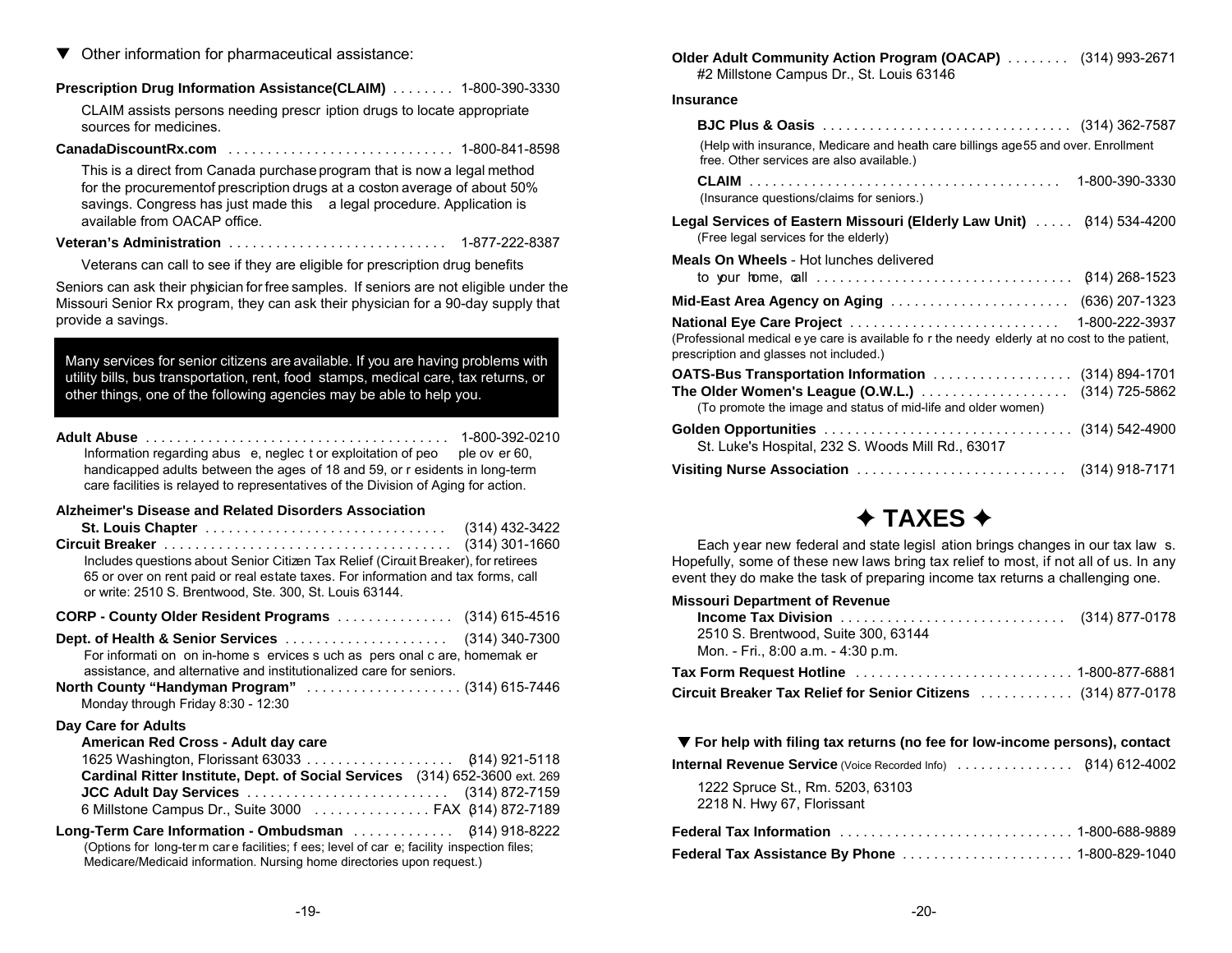### ◆ TRANSPORTATION **◆**

For information about our state highw ays, tra nsportation services, law enforcement assistance, or auto and driver's licenses, contact:

#### **MOTOR VEHICLE AND DRIVERS LICENSING**

#### – **Department of Revenue - Customer Assistance Bureau**

| P.O. Box 200, Truman Bldg., Jefferson City, MO 65105 |                |
|------------------------------------------------------|----------------|
|                                                      | $2701$ $77.05$ |

| <b>Drivers License Issuance</b> (Rm. 225)  673) 751-2730                                                                     |  |
|------------------------------------------------------------------------------------------------------------------------------|--|
| <b>D.W.I.</b> (Rm. 470) $\ldots \ldots \ldots \ldots \ldots \ldots \ldots \ldots \ldots \ldots \ldots \ldots$ (573) 751-4833 |  |
|                                                                                                                              |  |

#### – **Department of Revenue Branch Offices**

| Drivers Exam/Testing - Mon. - Fri., 8 am.-4:30 pm. (314) 367-4377  |  |
|--------------------------------------------------------------------|--|
|                                                                    |  |
| Drivers Exam/Testing - Mon. - Fri., 8 am.-4:30 pm. (314) 481-8668  |  |
| 3256 Laclede Station Rd. - Deer Creek, 63143 614) 877-0407 or 0406 |  |
| Drivers Exam/Testing - Mon. - Fri., 8 am.-4:30 pm. (314) 647-9505  |  |

#### – **Auto and Driver's License -** Fee Offices

| 10990 New Halls Ferry Rd. - North County  (614) 867-3003 |  |
|----------------------------------------------------------|--|
|                                                          |  |
|                                                          |  |
|                                                          |  |
|                                                          |  |
|                                                          |  |
| 21 S Florissant Rd. - Ferguson  (314) 521-2360           |  |
| 620 North Highway 67 - Florissant  (314) 921-3446        |  |

– **Highway Patrol Testing** (Drivers) . . . . . . . . . . . . . . . . . . . . . . (314) 731-4418

5494 Brown Rd., Suite 101, Hazelwood Mon. - Fri., 7:30 a.m. - 6:00 p.m.

#### **PUBLIC TRANSIT SERVICES**

| <b>AMTRAK</b> - hformation & Reservations  1-800-872-7245                               |
|-----------------------------------------------------------------------------------------|
|                                                                                         |
| 707 North 1 Street, St. Louis, MO 63102                                                 |
|                                                                                         |
| Bi-State offersNorth County residents a ride service. Rides maybe scheduled upto 7 days |
| in advance.                                                                             |
|                                                                                         |
| (Transportation for the disabled)                                                       |
| <b>Handicapped/Mid-East Area</b>                                                        |
|                                                                                         |
| 14535 Manchester Rd., Manchester 63011                                                  |
| <b>OATS — Bus Transportation Information</b> (North of 40) (314) 894-0517               |

#### **STREET & HIGHWAY INFORMATION**

| Department of Transportation -               |  |
|----------------------------------------------|--|
|                                              |  |
| 1590 Woodlake Dr., Chesterfield, MO 63107    |  |
| 1900 Hampton Ave., 63139                     |  |
|                                              |  |
| 121 S. Meramec, Clayton 63105                |  |
| <b>Missouri Department of Transportation</b> |  |
|                                              |  |

### **♦ UTILITIES/ENERGY INFORMATION ♦**

| (Inquiries about your bill, to obtain meter reading or discuss credit)   | $(314)$ 342-1111 |
|--------------------------------------------------------------------------|------------------|
|                                                                          |                  |
|                                                                          | 614) 342-0800    |
| (Customer service, credit information or emergencies)                    | (314) 621-6960   |
| Community Action Agency of St. Louis, Inc. 814) 863-0015                 |                  |
|                                                                          | 614) 863-0015    |
| Metropolitan Sewer District<br>(Customer service and credit information) | (314) 768-6230   |
|                                                                          |                  |
| To report leaks (24 hours) (Ext. 420) (314) 991-3404                     |                  |
| <b>Southwestern Bell</b> (Repairs) (Voice Recorded Message)              | 1-800-246-8464   |

#### ♦ NOTICE REQUIRED ON UTILITY CUTOFFS **♦**

During the winter heating season, Missouri gas and electric utilities regulated by the Missouri Public Service Commission m ust give customers at least ten day <sup>s</sup> written notice before service may be disconnected and additional witten or personal contact at least 96 hours prior to disconnection. Additionally, no disconnections may occur on any day in which the temperature is forecast to be below 30 degrees.

These rules, which are in effect between Nov. 1 and March 31, require also that customers whose service is about to be cut off be told that they might qualify for financial aid to help pay their utility bills. Elderly or handicapped cu stomers who register with utilities in advance are given even greater protection by the new rules. Customers can get more information on these regulations by calling:

**Missouri Public Service Commission** . . . . . . . . . . . . . . . . . . 1-800-392-4211 Toll-Free Hotline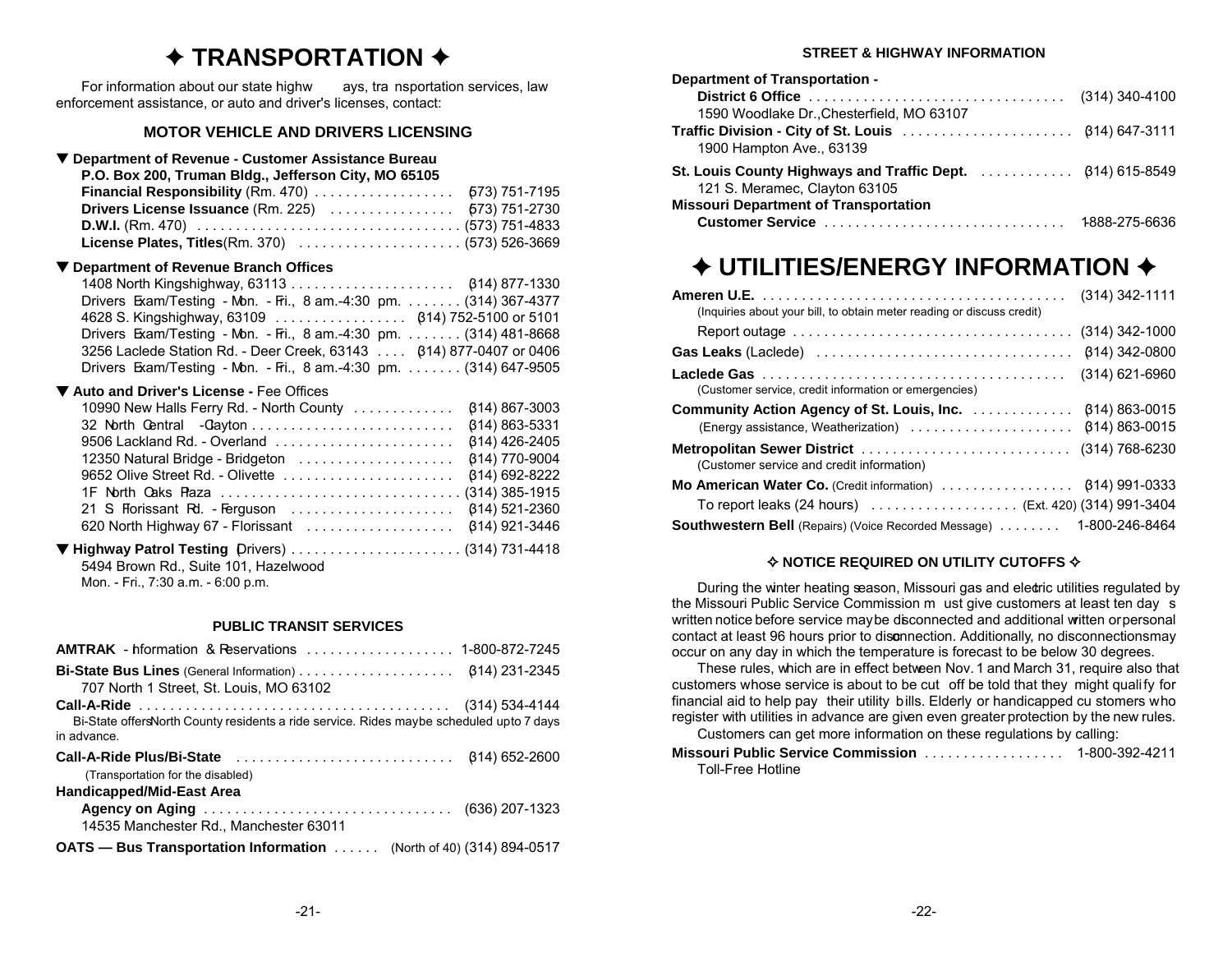### g **VETERANS' BENEFITS** g

The federal government has made many special benefits available to veterans. For questions concerning disability benefits, veterans' pensions, scholarships and loans under the GI Bill, contac t a representative of Veterans' Affairs at one of the following locations:

| American Red Cross Blood Services  (314) 658-2000<br>4050 Lindell                                 |                  |
|---------------------------------------------------------------------------------------------------|------------------|
| Missouri Veterans Commission<br>1719 Southridge, P.O. Drawer 147<br>Jefferson City, MO 65102-0147 | (573) 751-3779   |
| 400 S. 18th St., Room 107<br>St. Louis, MO 63103-2271                                             | 614) 552-9885    |
| <b>St. Louis County Office of Veterans' Services </b><br>121 S. Meramec Ave., 63105               | $(314)$ 615-4413 |
| North County, 21 Village Sq., Hazelwood 63042 (314) 615-7414                                      |                  |
| 400 S. 18th St., St. Louis, MO 63103                                                              |                  |
|                                                                                                   |                  |
| <b>Veterans' Administration Hospitals</b>                                                         |                  |

| 915 North Grand, 63106                           |  |
|--------------------------------------------------|--|
|                                                  |  |
| #1 Jefferson Barracks Drive, St. Louis, MO 63125 |  |

## $\rightarrow$  **VOLUNTEER ORGANIZATIONS →**

**Big Brothers Big Sisters** ..............................(314) 361-5900 A Big Brother or Big Sister serves as a frid, role model, mentor and confidant. The focus is on spending time with a child. Ages 5-17 served; volunteers need valid drivers license and insurance. Must attend training session.

- **Foster Grandparents** .......................... (314) 652-3600 ext. 219 If you are 60 years of age or older and have a low income, you can work part-time with children with special needs and receive a stipend of \$2.65 per hour (non-taxable). Call for more information.
- **Long Term Care Volunteers** ............................(314) 918-8222 For nursing home advocacy. Available during daytime hours.
- **Telephone Reassurance (Corp)** .........................(314) 615-4516 Regularly scheduled phone calls between the elderly to make sure all is well.

## **d** VOTER REGISTRATION  $\mathbb{Q}$

Voting is the right and responsibility of all qualified citizens. Eligible voters are required to be at least 18 years of age, a resident of the state and a citizen o f the United States.

Upon reaching 18 or moving to Missouri, anone desiring to register to vote can do so by taking valid identification to a local registration location. This must be done by the f ourth Wednesday prior to any election in order to vote in that particular election. After registering, you're eligible to vote in any election.

To obtain a list of the registration loca tions nearest you, contact the St. Louis County Board of Election Commissioners at 314-615-1800. You can register at the election board office and at most libraries, city halls, division of motor vehicle offices and school district offices.

### $\triangle$  **Absentee Ballot ♦**

County residents can request an absentee balloby mail, or in person or with the assistance of a relative or a guardian by contacting the St. Louis County Election Board, 12 Sunnen Dr., Maplewood, MO 63143.

## **LEGISLATIVEINFORMATION**



 **A Toll-Free Phone Call Away**

## **1-800-877-5982**

From January thru May, during the regular le gislative session, toll-free assistance is available for state residents. The Senate Communications staff is prepared to answer questions concerning Senate bill status, committee hearings, floor debate, etc. The **toll-free number is 1-800-877-5982**. Internet access available onthe Senate Home Page: **www.senate.mo.gov**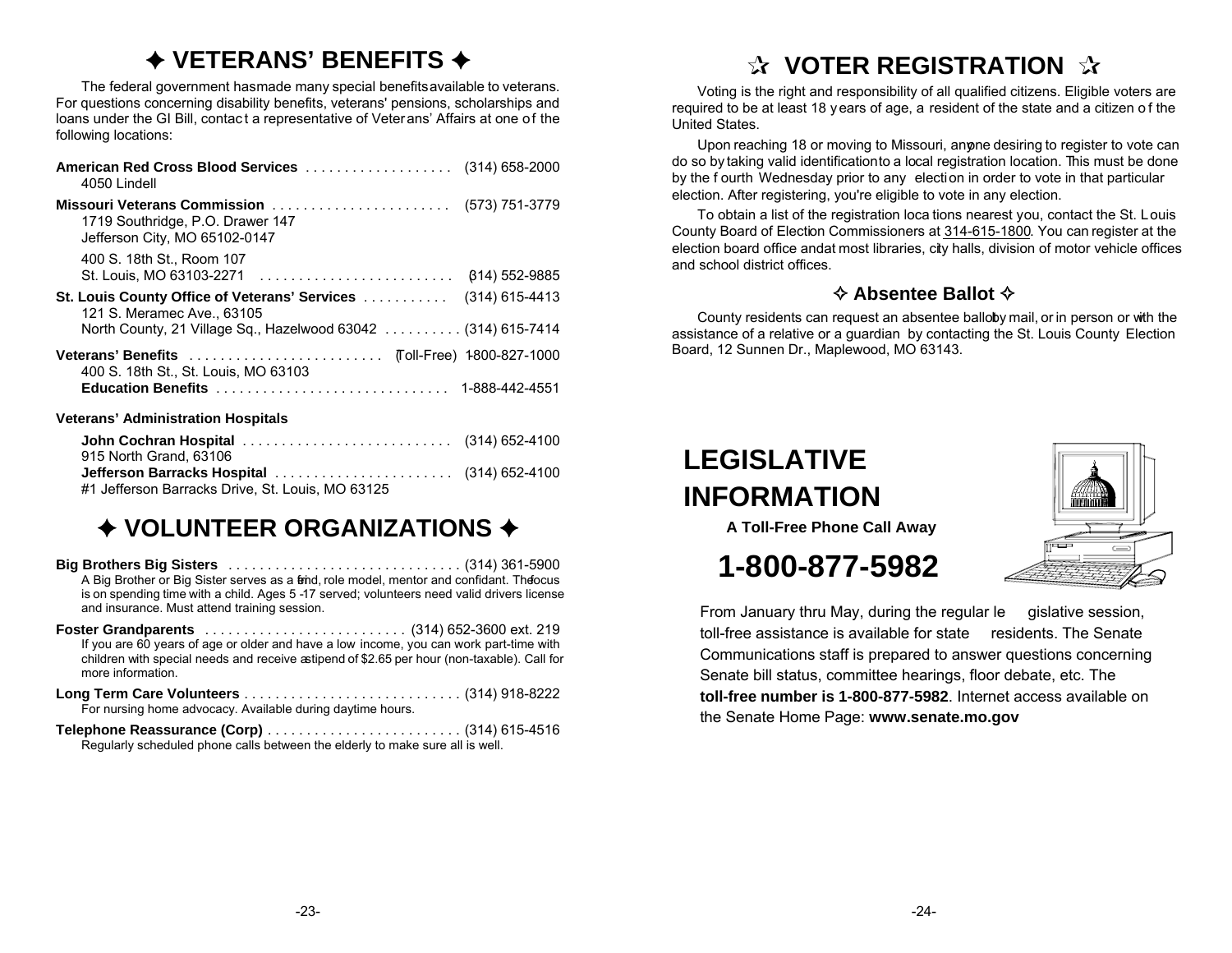

## **GOVERNMENT EXERNAL COFFICES**

 $\blacktriangledown$  To learn who the elected officials are for your area, call:

| $\blacksquare$ PPNPD AT |  |
|-------------------------|--|

## 3 **FEDERAL**

**Federal Information Center** . . . . . . . . . . . . . . . . . . . . . . . . . . . 1-800-688-9889

United States Legislative Branch (Library of Congress Internet Resource Page): **http://thomas.loc.gov/**

#### **UNITED STATES SENATORS**

| <b>Name</b>                   | <b>Address</b>                                                                          | <b>Phone</b>                          |
|-------------------------------|-----------------------------------------------------------------------------------------|---------------------------------------|
| <b>Christopher "Kit" Bond</b> | 274 Russell Senate Office Bldg.<br>Washington, D.C. 20510                               | (202) 224-5721<br>FAX: (202) 224-8149 |
| (District Office)             | 7700 Bonhomme, Ste. 615<br>St. Louis, MO 63105                                          | (314) 725-4484<br>FAX: (314) 727-3548 |
| <b>Jim Talent</b>             | 517 Hart Senate Office Bldg.<br>Washington, D.C. 20510                                  | (202) 224-6154<br>FAX: (202) 228-1518 |
| (District Office)             | Thomas F. Eagleton Courthouse<br>111 South 10th St., Ste. 23.360<br>St. Louis, MO 63102 | (314) 436-3416<br>FAX: (314) 436-9640 |

#### **UNITED STATES REPRESENTATIVES**

| <b>Name</b>                          | <b>Address</b>                                          | <b>Phone</b>                          |
|--------------------------------------|---------------------------------------------------------|---------------------------------------|
| William L. Clay, Jr.<br>1st District | 415 Cannon House Office Bldg.<br>Washington, D.C. 20515 | (202) 225-2406                        |
| (St. Louis City Office)              | 625 N. Euclid, Ste. 220, St. Louis 63108                | (314) 367-1970<br>FAX: (314) 367-1341 |
| (St. Louis County Office)            | 8525 Page, St. Louis 63114                              | (314) 890-0349<br>FAX: (314) 427-6320 |
| <b>Todd Akin</b><br>2nd District     | 501 Cannon House Office Bldg.<br>Washington, D.C. 20515 | (202) 225-2561<br>FAX: (202) 225-2563 |
| (District Office)                    | 1023 Executive Parkway<br>St. Louis, MO 63141           | $(314) 878 - 0513$                    |
| <b>Russ Carnahan</b><br>3rd District | 1232 Longworth Bldg.<br>Washington, D.C. 20515          | (202) 225-2671<br>FAX: (202) 225-7452 |
| (District Office)                    | 8764 Manchester Rd., Ste 203<br>St. Louis, MO 63144     | (314) 962-1523<br>FAX: (314) 962-7169 |

#### **Visit theMissouri State Government Home Page on the Internet**

#### **Internet Address: http://www.state.mo.gov**

**Missouri on-line offers access to the Executive, Judicial and Legislative Branches and to most departments of state government. Other helpful information is also available.**

## **STATE ELECTED OFFICIALS <b>D**

| State Capitol, Room 218, P.O. Box 720, Jefferson City, MO 65102                                                                                                                                                 |  |
|-----------------------------------------------------------------------------------------------------------------------------------------------------------------------------------------------------------------|--|
| St. Louis Office: Wainwright Bdg., Suite 929, 11. N 7th Street, 63101  614) 340-6900                                                                                                                            |  |
| State Capitol, Room 121, Jefferson City, MO 65101                                                                                                                                                               |  |
| St. Louis Office: Wainwright Bdg., Suite 259, 11.1 N 7th Street, 63101  614) 340-7228                                                                                                                           |  |
| State Capitol, Room 208, Jefferson City, MO 65101<br>St. Louis Office: Wainwright Bdg., Suite 225, 11.1 N 7th Street, 63101  614) 340-7490                                                                      |  |
| State Capitol, Room 224, Jefferson City, MO 65101                                                                                                                                                               |  |
| State Capitol, Room 229, Jefferson City, MO 65101<br>St. Louis Office: Wainwright Bdg., Suite 270, 111 N 7th Street, 63101  (314) 340-7856                                                                      |  |
| Attorney General JEREMIAH (Jay) NIXON  (573) 751-3321<br>Supreme Court Building, P.O. Box 899, Jefferson City, MO 65102<br>St. Louis Office: Wainwright Bdg., Suite 903, 111 N 7th Street, 63101  614) 340-6816 |  |

## **STATE LEGISLATURE <b>D**

| Name/<br><b>District</b>                                        | <b>Address</b>                                     | St. Louis<br><b>Telephone</b> | <b>Jefferson City</b><br><b>Telephone</b> |
|-----------------------------------------------------------------|----------------------------------------------------|-------------------------------|-------------------------------------------|
| Sen. Rita Heard Days<br>14th Sen. District                      | Rm. 427, State Capitol<br>Jefferson City, MO 65101 | (314) 385-0447                | (573) 751-4106                            |
| Rep. Gina Walsh<br>69th District                                | 1246 Bakewell Drive<br>St. Louis, MO 63137         | (314) 869-6146                | (573) 751-6845                            |
| Rep. John L. Bowman<br>70th District                            | Normandy, MO 63121                                 | (314) 389-0099                | (573) 751-4726                            |
| Rep. Esther J. Haywood<br>71st District                         | 48 Bellerive Acres<br>St. Louis, MO 63121          | (314) 382-7676                | (573) 751-4468                            |
| Rep. Maria Chappelle-Nadal 7133 Dartmouth Ave.<br>72nd District | University City, MO 63130-2333                     | (314) 725-7288                | (573) 751-4265                            |
| Rep. Bruce Darrough<br>75th District                            | 3748 Cranberry Court<br>Florissant, MO 63033       | (314) 831-5636                | (573) 751-9760                            |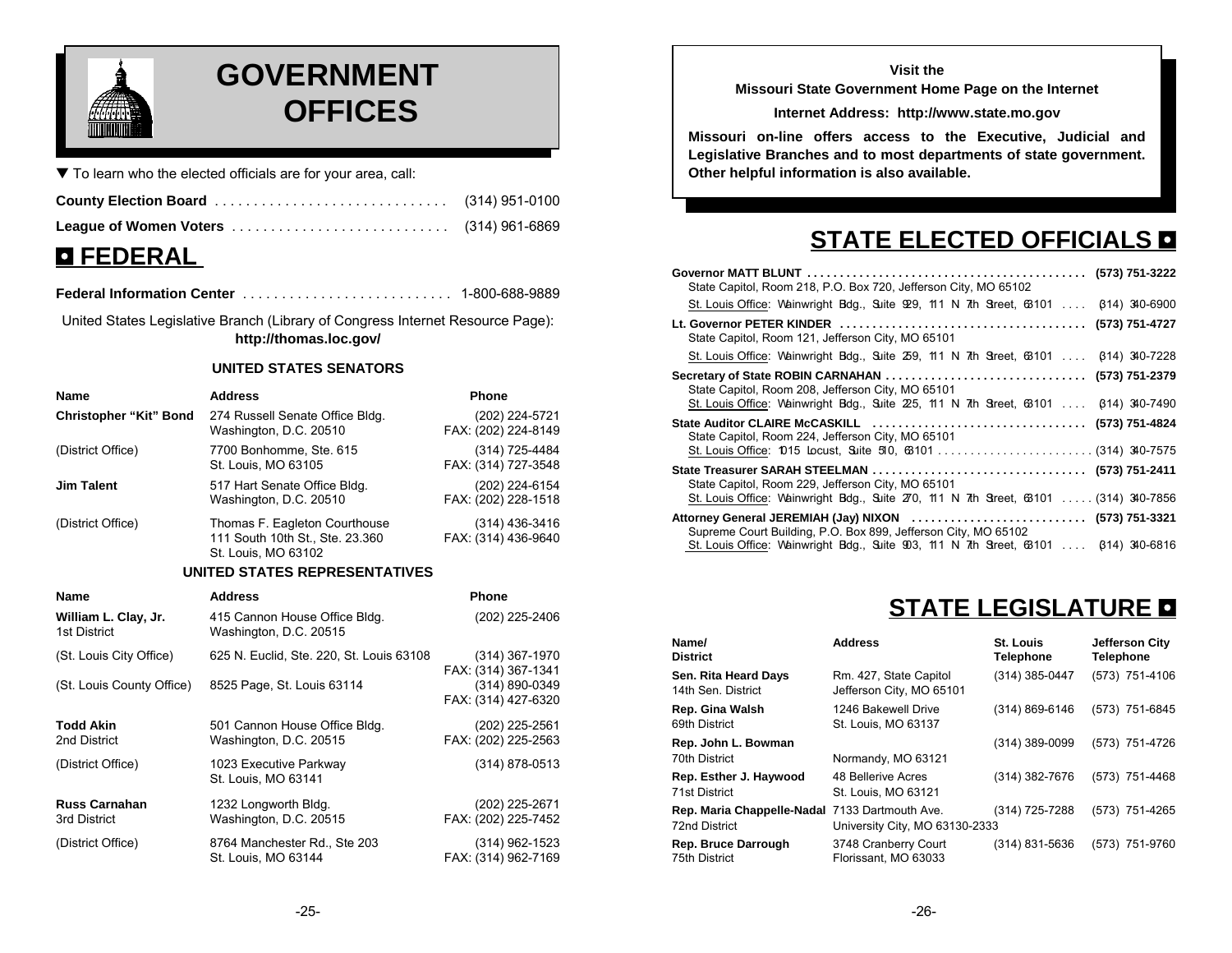| Rep. Michael Spreng<br>76th District          | P.O. Box 972<br>Florissant, MO 63032                 | (314) 524-6453 | (573) 751-9628 |
|-----------------------------------------------|------------------------------------------------------|----------------|----------------|
| <b>Rep. Michael Corcoran</b><br>77th District | 10736 St. Matthew<br>St. Ann, MO 63074               | (314) 427-1536 | (573) 751-0855 |
| <b>Rep. Clint Zweifel</b><br>78th District    | 1960 Acorn Trail Drive<br>Florissant, MO 63031       | (314) 972-1990 | (573) 751-5365 |
| Rep. Al Liese<br>79th District                | 1982 Spring Tree Drive<br>Maryland Heights, MO 63043 | (314) 434-0593 | (573) 751-1832 |
| <b>Rep. Ted Hoskins</b><br>80th District      | 8424 January Avenue<br>St. Louis, MO 63134-1414      | (314) 524-6647 | (573) 751-0169 |
| Rep. Barbara Fraser<br>83rd District          | 581 Stratford Avenue<br>St. Louis, MO 63130          | (314) 725-8683 | (573) 751-4163 |

**TO WRITE YOURSTATE REPRESENTATIVE:**Representative's Name Senator Rita Heard Days Mo. House of Representatives Missouri Senate State Capitol **State Capitol** State Capitol Jefferson City, MO 65101 Jefferson City, MO 65101

 **TO WRITE YOUR STATE SENATOR:**

### $\rightarrow$  TOUR THE CAPITAL CITY  $\rightarrow$

*The agencies listed below have tours available. Reservations can be made by calling the number listed with each agency. Our Jefferson City Offices will be glad to help arrange a tour for you. Call early to set dates and times*

*Senator Days ........................... (573) 751-4106* 

**STATE CAPITOL TOURS** ............................. (573) 751-2854 Seven days a week on the hour, 8-12 and 1-4 pm. No tours on New Year's Day,

Easter, Thanksgiving and Christmas.

- **GOVERNOR'S MANSION** ............................. (573) 751-7929 Tuesdays and Thursdays 10 am-12 noon and 1-3 pm. No tours during August and December except for the traditional Christmas Candlelight Tours held during the holiday season. Groups (10 or more) by appointment only.
- **JEFFERSON LANDING HISTORIC SITE** ................. (573) 751-3475 Tuesday - Saturda y, 10:00 am-4:00 pm. No tours on New Year's Day, Easter, Thanksgiving and Christmas. (Reservations recommended for groups of 10 or more)

### **HIGHWAY PATROL SAFETY EDUCATION CENTER & MUSEUM** ............................... (573) 526-6149 Weekdays 9 am to 3 pm. **RUNGE CONSERVATION NATURE CENTER** ............. (573) 526-5544 Open Monday-Saturday, 8 am to 5 pm and Sunday, 12 - 5 pm **SUPREME COURT BUILDING** ......................... (573) 751-4144

Reservations are required.

### $\rightarrow$  **STATE DEPARTMENTS**  $\rightarrow$

| (Assistance in finding a state agency number.) |  |
|------------------------------------------------|--|

### K **VOICE RECORDED MESSAGES**

| Many agencies use voice transfer systems to handle calls from Touch Tone<br>phones. Listen carefully for the message. If you're calling from a rotaryphone,<br>stay on the line, an operator will usually pick up the line to help you. |                |
|-----------------------------------------------------------------------------------------------------------------------------------------------------------------------------------------------------------------------------------------|----------------|
|                                                                                                                                                                                                                                         |                |
| State Capitol, Room 125                                                                                                                                                                                                                 |                |
| P.O. Box 809, Jefferson City, MO 65102                                                                                                                                                                                                  |                |
|                                                                                                                                                                                                                                         | (573) 751-3359 |
| 1616 Missouri Blvd.                                                                                                                                                                                                                     |                |
| P.O. Box 630, Jefferson City, MO 65102                                                                                                                                                                                                  |                |
|                                                                                                                                                                                                                                         |                |
| 2901 W. Truman Blvd.                                                                                                                                                                                                                    |                |
| P.O. Box 180, Jefferson City, MO 65102                                                                                                                                                                                                  |                |
|                                                                                                                                                                                                                                         |                |
| <b>Corrections &amp; Human Resources</b>                                                                                                                                                                                                | (573) 751-2389 |
| P.O. Box 236, Jefferson City, MO 65102                                                                                                                                                                                                  |                |
|                                                                                                                                                                                                                                         |                |
|                                                                                                                                                                                                                                         |                |
|                                                                                                                                                                                                                                         |                |
| P.O. Box 1157, Jefferson City, MO 65102                                                                                                                                                                                                 |                |
|                                                                                                                                                                                                                                         |                |
| Community & Economic Development                                                                                                                                                                                                        | 1-800-523-1434 |
|                                                                                                                                                                                                                                         | 1-800-877-1234 |
| Elementary & Secondary Education                                                                                                                                                                                                        | (573) 751-4212 |
| P.O. Box 480, Jefferson City, MO 65102                                                                                                                                                                                                  |                |
| Health and Senior Services                                                                                                                                                                                                              | (573) 751-6400 |
| P.O. Box 570, Jefferson City, MO 65102                                                                                                                                                                                                  |                |
| St. Louis County Vital Records Phone  (314) 615-1720                                                                                                                                                                                    |                |
| Jefferson City Vital Records Phone  [573] 751-6387                                                                                                                                                                                      |                |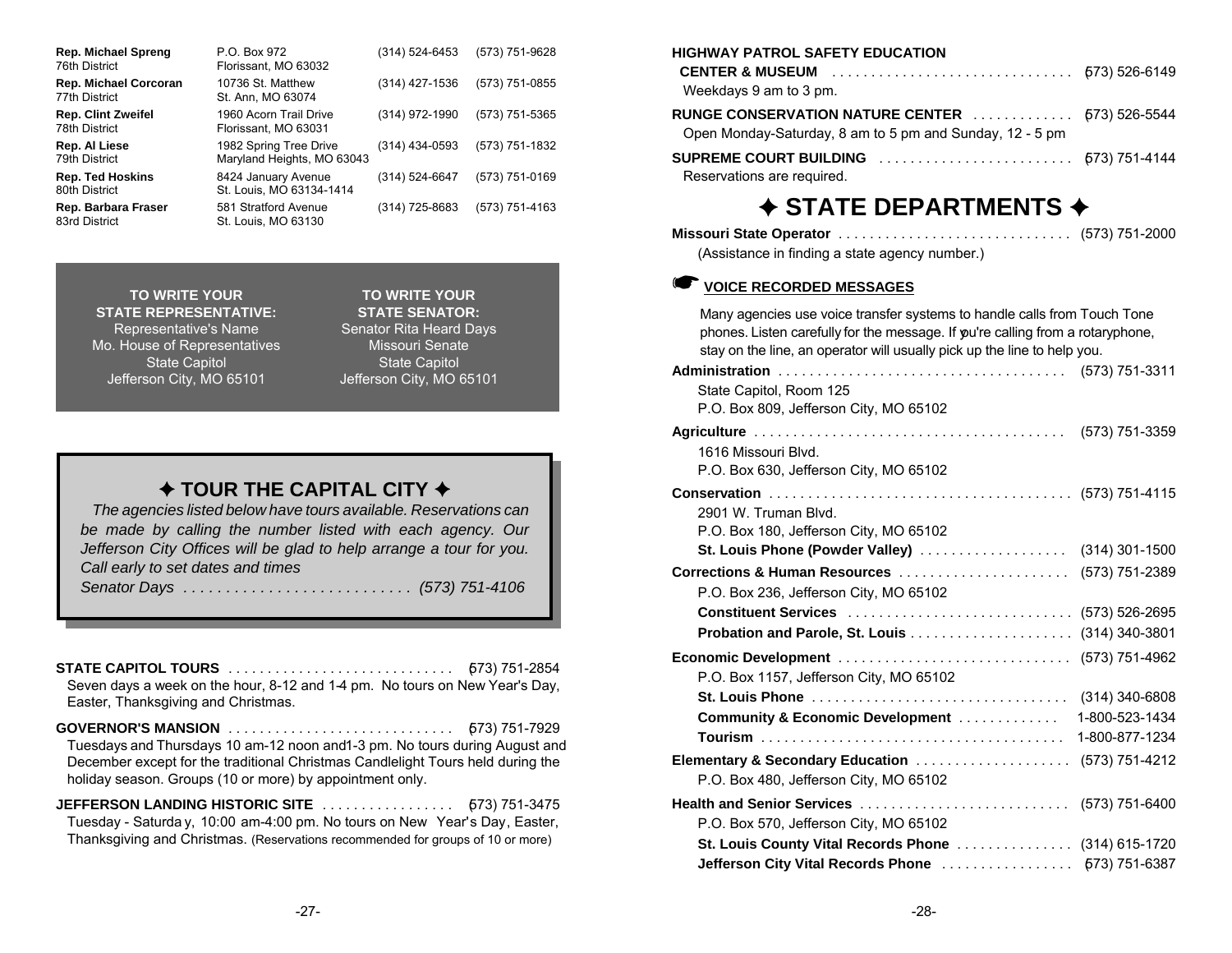| Senior Services (St. Louis County)  (314) 340-7300 |                  |
|----------------------------------------------------|------------------|
|                                                    |                  |
| 3515 Amazonas Dr., Jefferson City, MO 65109        |                  |
|                                                    | (573) 751-4126   |
| 301 W. High St. Room 530, Jefferson City, MO 65102 |                  |
| Consumer Hotline                                   | 1-800-726-7390   |
| <b>St. Louis Phone</b>                             | $(314)$ 340-6830 |
| Labor & Industrial Relations                       | (573) 751-4091   |
| 3315 W. Truman Blvd., Jefferson City, MO 65109     |                  |
|                                                    |                  |
| 1706 E. Elm                                        |                  |
| P.O. Box 687, Jefferson City, MO 65102             |                  |
|                                                    |                  |
| P.O. Box 176, Jefferson City, MO 65102             |                  |
|                                                    | $(314)$ 416-2960 |
|                                                    | (573) 751-4905   |
| P.O. Box 749, Jefferson City, MO 65102             |                  |
|                                                    | (573) 751-4450   |
| P.O. Box 311, Jefferson City, MO 65102             |                  |
| <b>Income Tax Refund Information</b>               |                  |
| See Page 22 for St. Louis Numbers                  |                  |
|                                                    | (573) 751-4815   |
| P.O. Box 1527, Jefferson City, MO 65102            |                  |
| St. Louis County Family Services (314) 426-9601    |                  |
| <b>Child Support Enforcement</b>                   |                  |
| Non-custodial parents A-K  (314) 877-2741          |                  |
|                                                    |                  |
|                                                    |                  |
| P.O. Box 270, Jefferson City, MO 65102             |                  |
|                                                    | (314) 340-4100   |

### **✦ ST. LOUIS COUNTY GOVERNMENT ✦**

**www.co.st-louis.mo.us**

| 41 South Central            | <b>Clayton, M0 63105</b> | $(314)$ 615-5000 |
|-----------------------------|--------------------------|------------------|
|                             |                          |                  |
| Office of Charlie A. Dooley |                          |                  |
| Office of Hazel Erby        |                          |                  |
| Office of Robert McCullough |                          |                  |

## ◆ COUNTY DEPARTMENTS **◆**

| Economic Council (Allegence Aller Allen Allen Aller Aller Aller Aller Aller Aller Aller Aller                                    | $(314) 615 - 7663$ |
|----------------------------------------------------------------------------------------------------------------------------------|--------------------|
|                                                                                                                                  | $(314)$ 951-0100   |
| Electrical Code Supervisor                                                                                                       | $(314) 615 - 7161$ |
| Emergency Management                                                                                                             | $(314) 628 - 5400$ |
|                                                                                                                                  | (314) 615-0600     |
|                                                                                                                                  | $(314)$ 615-8501   |
|                                                                                                                                  | $(314)$ 428-3200   |
|                                                                                                                                  | $(314)$ 615-4453   |
| Included in the services offered by the St. Louis County office of Human                                                         |                    |
| Services are older resident programs, youth programs, veterans services,<br>home improvement and first-time home buyer programs. |                    |
| Judges 21st Judicial Circuit                                                                                                     | $(314)$ 615-8029   |
| Judicial Administration                                                                                                          | (314) 615-4770     |
|                                                                                                                                  | (314) 615-5245     |
|                                                                                                                                  | (314) 615-8760     |
|                                                                                                                                  | $(314) 615 - 7275$ |
|                                                                                                                                  | (314) 615-5429     |
|                                                                                                                                  | (314) 615-5186     |
|                                                                                                                                  | 614) 889-2341      |
|                                                                                                                                  | (314) 615-5184     |
|                                                                                                                                  | 614) 615-5500      |
|                                                                                                                                  | 614) 615-2555      |
|                                                                                                                                  | (314) 615-5500     |
|                                                                                                                                  | $(314)$ 615-5107   |
| Recorder of Deeds                                                                                                                | $(314)$ 615-2500   |
| Sheriff - St. Louis County                                                                                                       | (314) 615-4724     |
| Spirit of St. Louis Airport                                                                                                      | 636) 532-2222      |

## **TOWNS, CITIES & VILLAGES**

### **(Municipalities in the 14th Senatorial Districts)**

| Breckenridge Hills, 9623 St. Charles Rock Road, 63114 (314) 427-6868 |  |
|----------------------------------------------------------------------|--|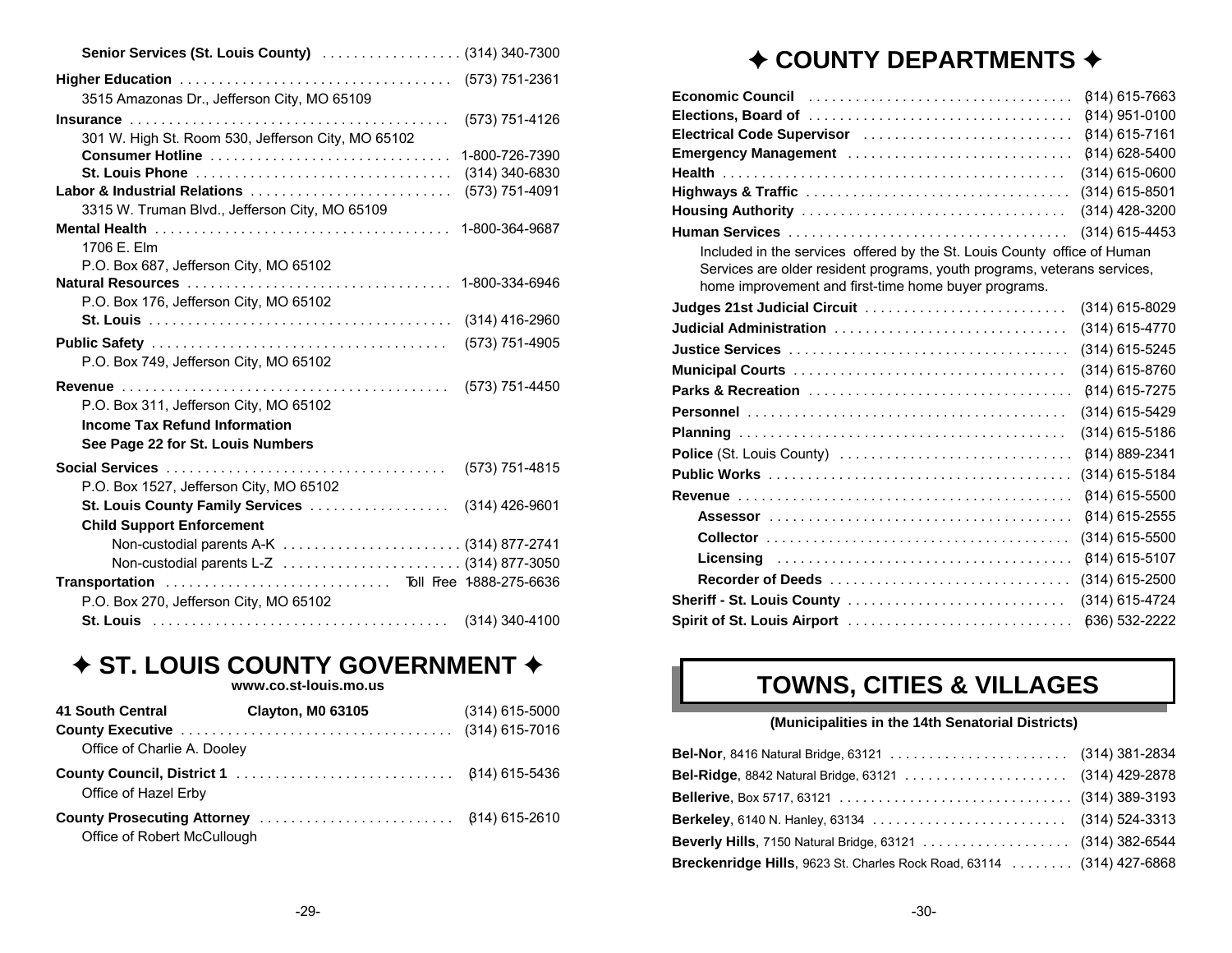| Bridgeton, 11955 Natural Bridge Road, 63044 (314) 739-7500                                        |                       |
|---------------------------------------------------------------------------------------------------|-----------------------|
|                                                                                                   |                       |
|                                                                                                   |                       |
| Cool Valley, 100 Signal Hill Drive, 63121                                                         | (314) 521-3500        |
|                                                                                                   | $(314)$ 261-0845      |
|                                                                                                   |                       |
|                                                                                                   |                       |
|                                                                                                   |                       |
| Flordell Hills, 5645 Jennings Road, 63136                                                         | (314) 382-5524        |
|                                                                                                   |                       |
| Glen Echo Park, 7206 Henderson Rd., 63121                                                         | $(314)$ 382-7355      |
|                                                                                                   | (314) 383-2664        |
|                                                                                                   | (314) 725-0909        |
| Hazelwood, 415 Elm Grove Lane, 63042-1917                                                         | (314) 839-3700        |
| <b>Hillsdale</b> , 6428 Jesse Jackson Ave., 63121 $\ldots \ldots \ldots \ldots \ldots$            | (314) 381-0288        |
|                                                                                                   | (314) 521-3335        |
|                                                                                                   |                       |
|                                                                                                   | $(314)$ 385-3300      |
|                                                                                                   | $(314)$ 385-8000      |
| <b>Norwood Court, 7560 Norwalk Lane, 63121</b>                                                    | (314) 385-0715        |
| Overland, 9119 Lackland Road, 63114                                                               | (314) 428-4321        |
|                                                                                                   | (314) 726-1200        |
|                                                                                                   | (314) 382-4453        |
|                                                                                                   | $(314)$ 383-0010      |
| <b>Pine Lawn, 6250 Steve Marre Ave., 63121</b>                                                    | $(314)$ 261-5500      |
| <b>St. Ann</b> , 10405 St. Charles Rock Road, 63074 (314) 427-8009                                |                       |
| St. John, 8944 St. Charles Rock Rd., 63114 $\ldots$                                               | $(314)$ 427-8700      |
|                                                                                                   |                       |
|                                                                                                   | (314) 862-6767        |
| Uplands Park, 6390 Natural Bridge, 63121                                                          | <b>(314) 383-1856</b> |
| City of Velda City, 2803 Maywood Ave., 63121 $\ldots$                                             | $(314)$ 382-6600      |
| Velda Village Hills, 3501 Avondale, 63121                                                         | (314) 261-7221        |
| Vinita Park, 8374 Midland Blvd., 63114                                                            | $(314)$ 428-7373      |
|                                                                                                   | (314) 427-4488        |
| <b>Wellston</b> , 1414 Evergreen, 63133 $\ldots \ldots \ldots \ldots \ldots \ldots \ldots \ldots$ | $(314)$ 385-1015      |
| Woodson Terrace, 9351 Guthrie Ave., 63134 (314) 427-2600                                          |                       |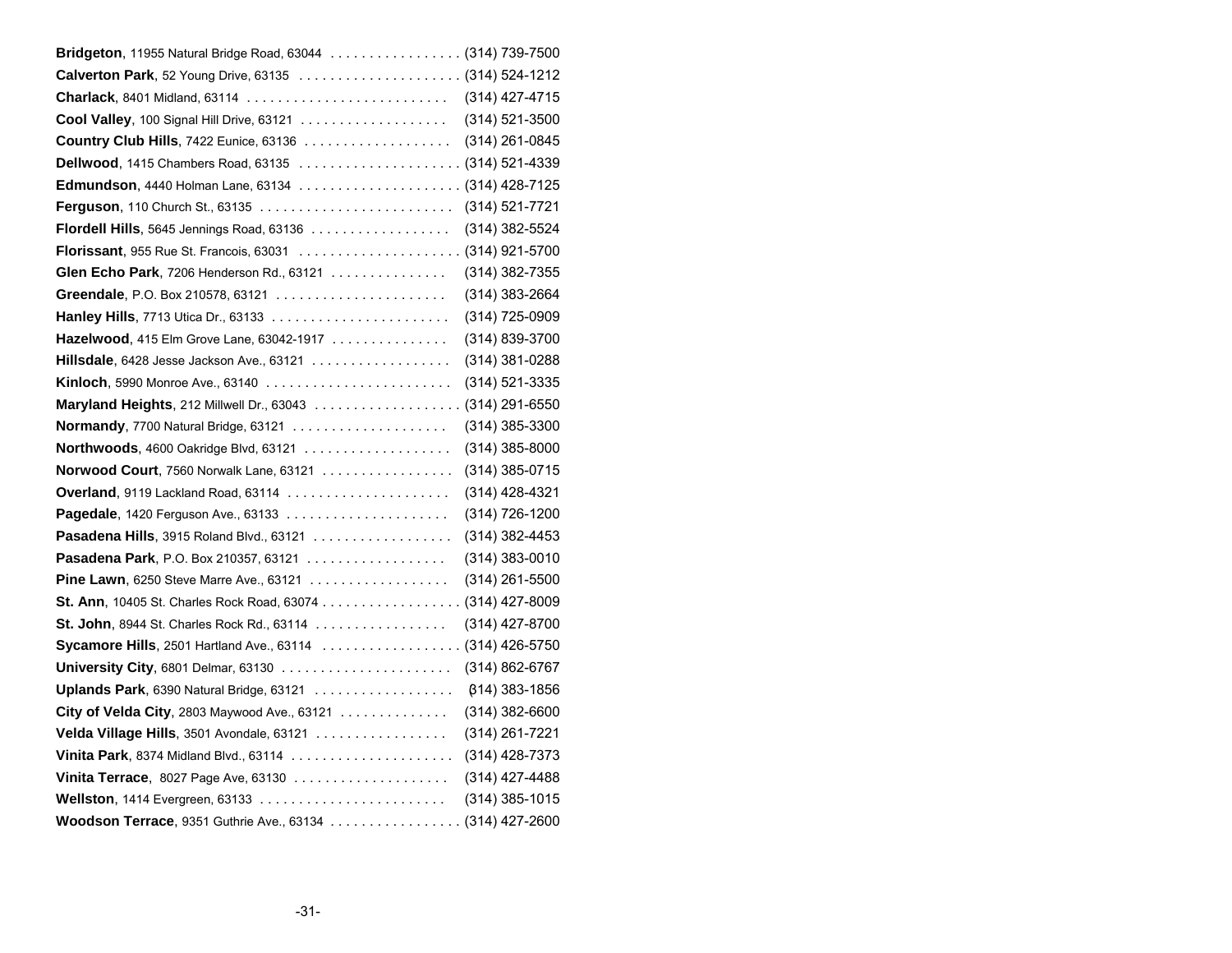# The 14th Senatorial District



### **Senator Rita Heard Days**

Room 427, State Capitol, Jefferson City, MO 65101 573-751-4106 Capitol Number 573-751-0467 Capitol Fax 314-877-2650 District Number

## **2005 Legislation Sponsored/Handled By**

## **Senator Rita Heard Days**

**SB 42** - Modifies provisions regarding early childhood special education

**SB 43** - Modifies laws regarding the use of credit scores by insurance companies

**SB 140** - Requires state employees' health care plan premiums to be based on the employee's salary

**SB 215** - Prohibits foreign ATM fees

**SB 246** - Allows state to issue bonds for grants and loans pursuant to several sections of Article III of the Missouri **Constitution** 

**SB 485** - Allows senior and disabled per sons to defer increases in property tax payments

**HB 286** - Establishes the Emancipation Day Commission

**HB 681** - Renames the Office of Advocacy and Assistance for the Elderly to the Office of Advocacy and Assistance for Senior Citizens

### **Legislation co-sponsored bySenator Days**

**SB 203** - Adds young adult provisions to the Missouri Consolidated Health Care plan

**SB 277** - Allows small employers to obtain medical cover age through the Missouri Consolidated Health Care Plan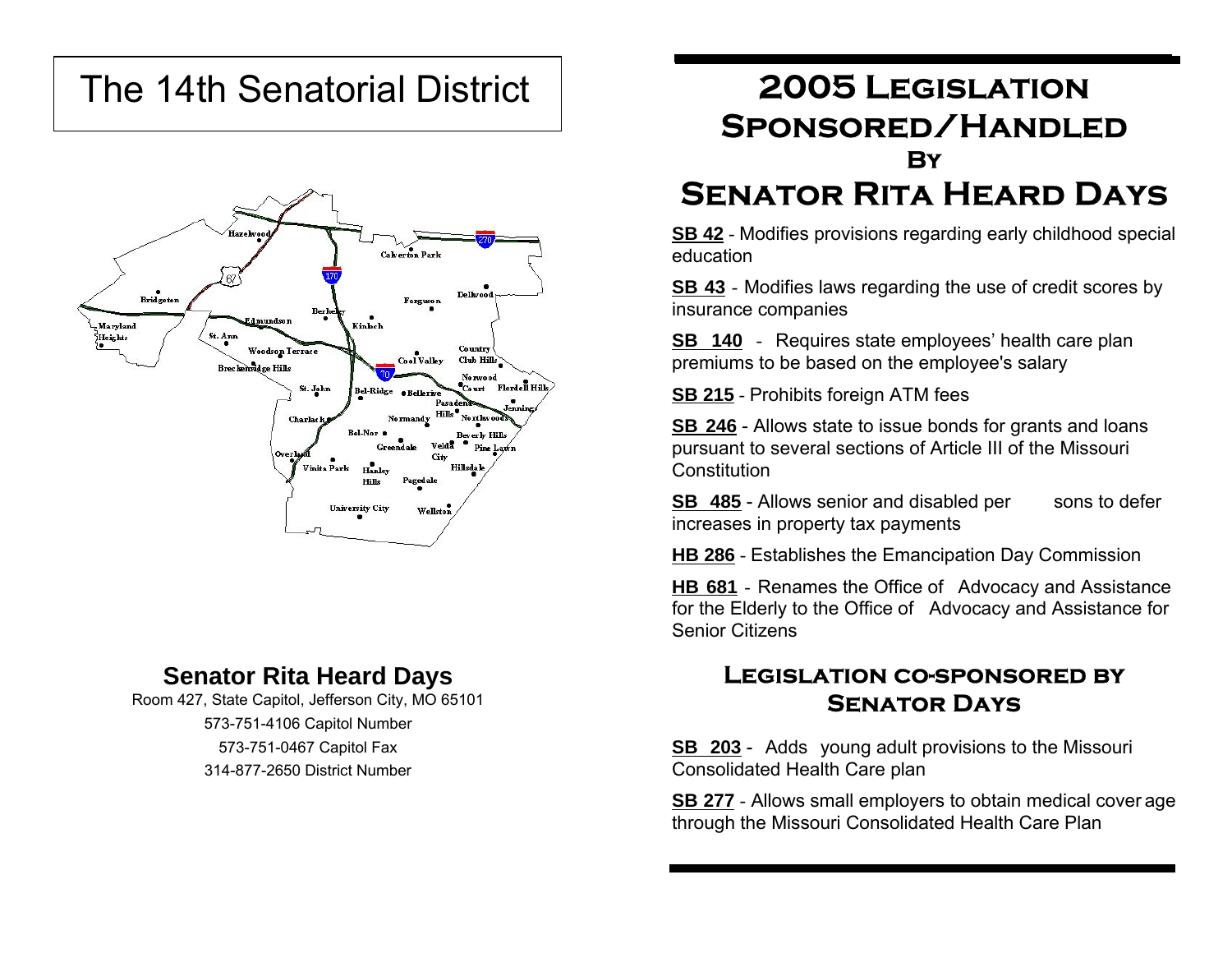**SB 292** - Eliminates the death penalty

**SB 293** - Prohibits discrimination based upon a person's sexual orientation

**SB 303** - Creates a com mission to study the death penalty and imposes a temporary moratorium on executions in Missouri

**SB 325** - Restricts firearm possession for individuals involved in domestic violence

**SB 343** - Changes the laws regarding job developm ent programs administered by the Department of Econom ic Development

**SB 369** - Mandates inpatient insurance coverage for mastectomies and reconstructive surgeries

**SB 370** - Prohibits homeowner insurers from cancelling or nonrenewing policies based upon claim inquiries

**SB 379** - Sets standards for emergency care for rape victims

**SB 417** - Extends voting rights to a student c urator or governing board member of various higher education institutions

**SB 472** - Modifies advanced voting and privacy of persons applying to vote by advanced ballot

**SB 504** - Creates the office of Inspector General within the Office of Administration

**SB 505** - Creates penalties for imposing certain fees by a credit card issuer

**SB 506** - Provides consumer protection for comput erized personal information

**SB 525** - Requires health benefit plans to provide coverage for diagnostic testing services f or chronic kidney disease patients

**SB 528** - Establishes the Missouri Universal HealthAssurance Program

**SCR 4** - Encourages legislative support of increasing physical education programs in our public schools



## DIRECTORY AVAILABLEONLINE

This Community Services Directory and other important information about the 14<sup>th</sup> District can be found on the Senatewebsite: www.senate.mo.gov/days